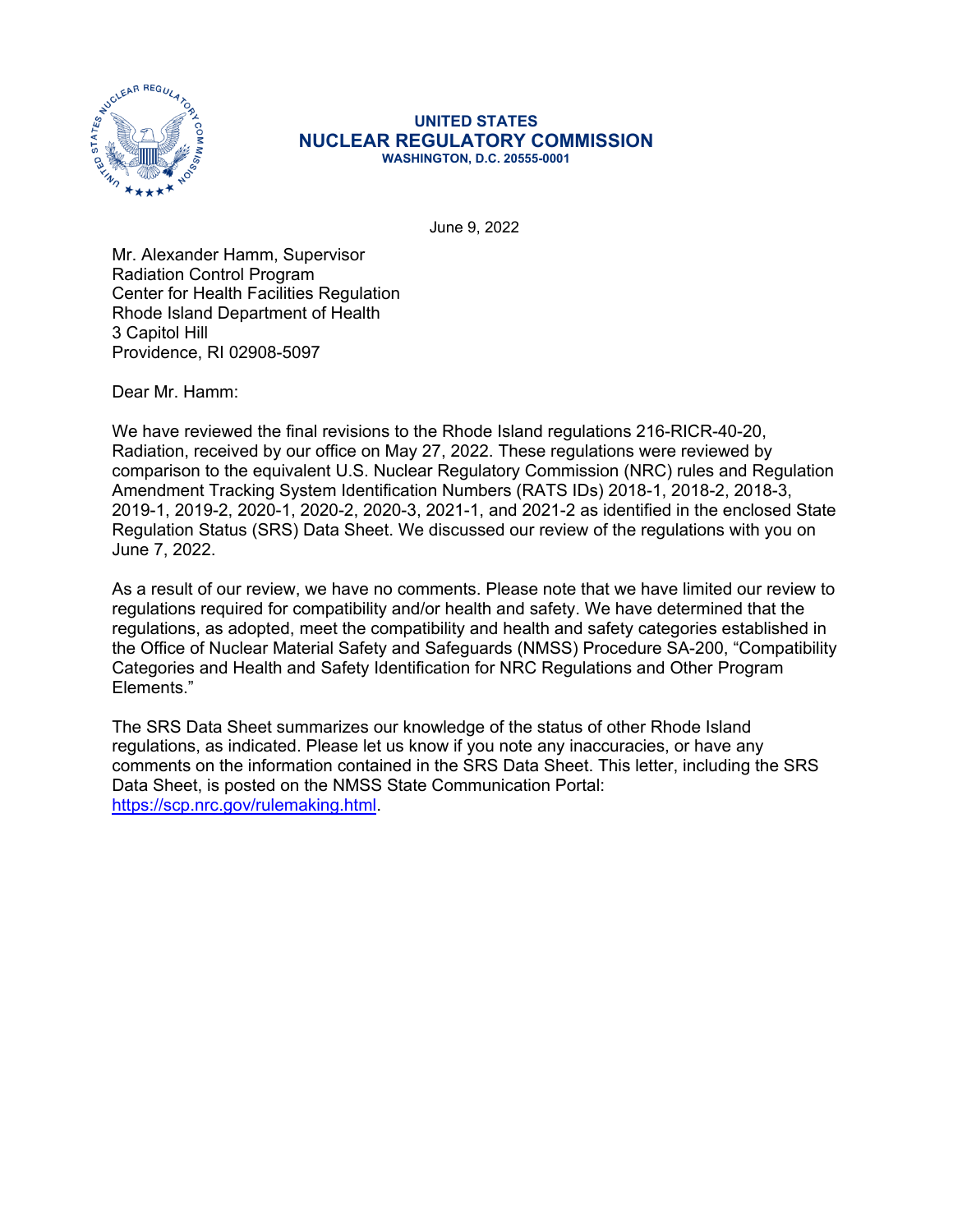If you have any questions regarding the review results, the compatibility and health and safety categories, or any of the NRC regulations used in the review, please contact Michelle Beardsley, State Regulation Review Coordinator, at (301) 415-0275 ([Michelle.Beardsley@nrc.gov](mailto:Michelle.Beardsley@nrc.gov)) or Monica Ford at (610) 337-5214 [\(Monica.Ford@nrc.gov\)](mailto:Monica.Ford@nrc.gov).

Sincerely,<br>
S. Cland Signed by Anderson, Brian on 06/09/22

Brian C. Anderson, Chief State Agreement and Liaison Programs Branch Division of Materials Safety, Security, State and Tribal Programs Office of Nuclear Material Safety and Safeguards

Enclosure: [RI] SRS Data Sheet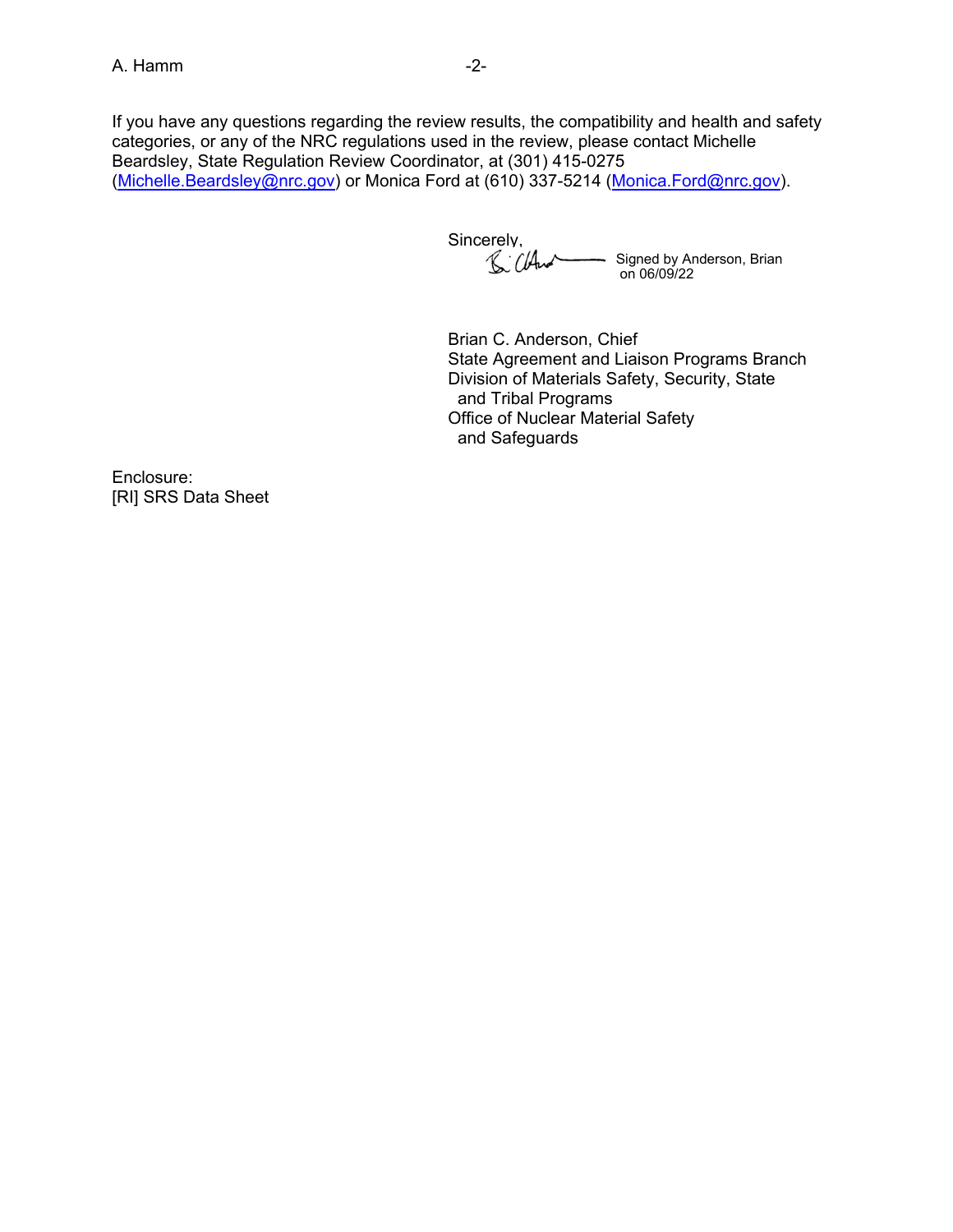# A. Hamm -3-

# SUBJECT: RHODE ISLAND FINAL REGULATIONS TO RATS IDS 2018-1, 2018-2, 2018-3, 2019-1, 2019-2, 2020-1, 2020-2, 2020-3, 2021-1, AND 2021-2 DATE June 9, 2022

DISTRIBUTION: SP[05] DIR RF (22-42) MFord, RSAO [RI] File

## ADAMS Accession No. ML22152A160 pkg and ML22159A159 letter

| -------<br>------ ---- |          |            |     |           |  |  |  |
|------------------------|----------|------------|-----|-----------|--|--|--|
| DATE                   | 06/08/22 | 06/08/22   |     | 06/09/22  |  |  |  |
| NAME                   | MFord    | MBeardsley | ΝA  | BAnderson |  |  |  |
| <b>OFFICE</b>          | RI       | NMSS/MSST  | OGC | NMSS/MSST |  |  |  |

**OFFICIAL RECORD COPY**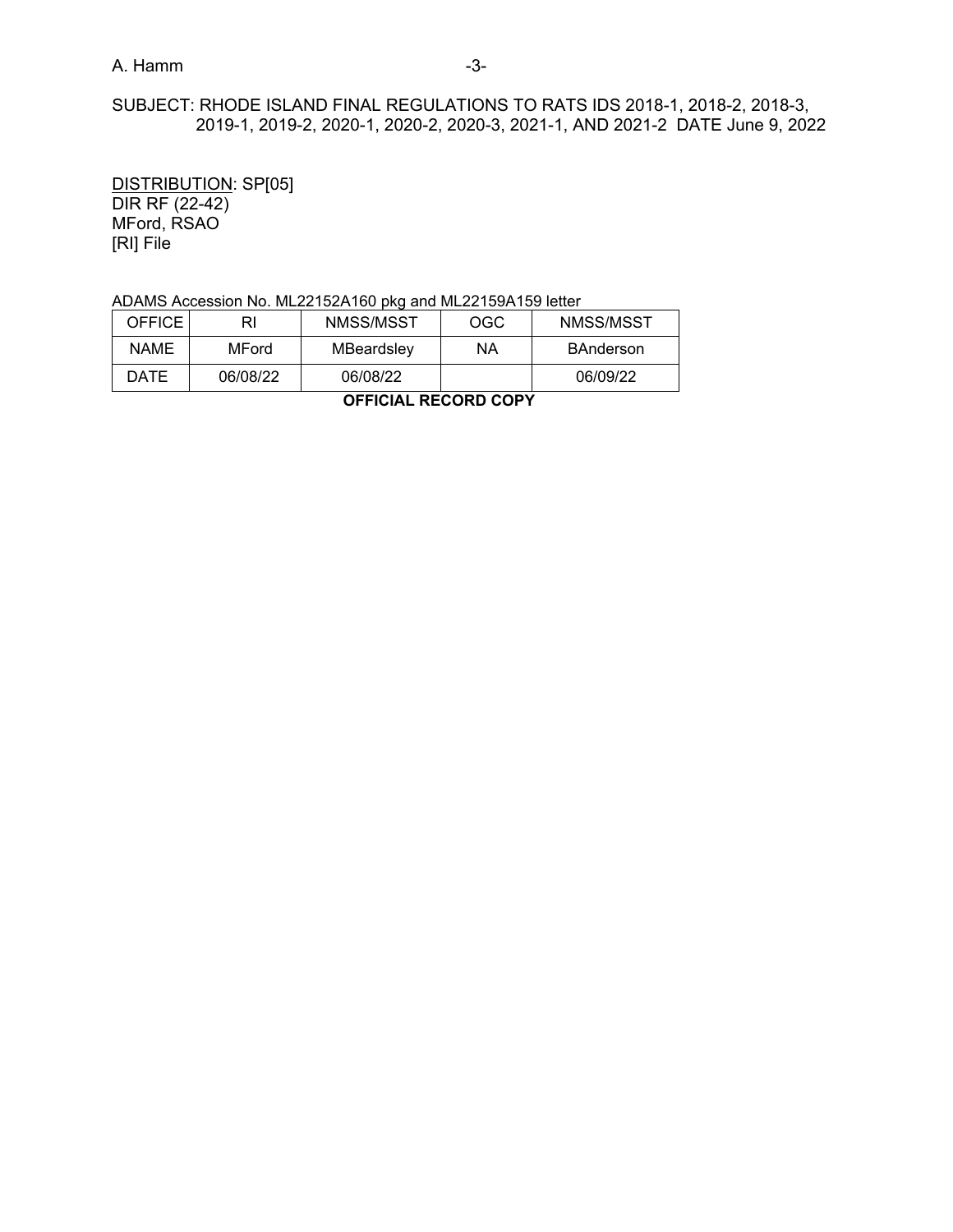# **STATE REGULATION STATUS**

**State: Rhode Island Tracking Ticket Number: 22-42 Tracking Ticket Number: 22-42 Date: June 9, 2022**

### **[ # amendment(s) reviewed identified by a \*at the beginning of the equivalent NRC requirement.]**

| <b>RATS ID</b> | <b>NRC Chronology Identification</b>                                                                                                                         | Date Due for<br><b>State Adoption</b> | Incoming<br>Letter  | Outgoing<br>Package       | <b>Notes</b>                                                                       |
|----------------|--------------------------------------------------------------------------------------------------------------------------------------------------------------|---------------------------------------|---------------------|---------------------------|------------------------------------------------------------------------------------|
| 1991-1         | Safety Requirements for Radiographic Equipment<br>Part 34<br>55 FR 843<br>(Superceded by 1997-5)                                                             | 01/10/1994                            | Not Required        | Not Required              | Rhode Island has adopted Final<br>Regulations equivalent to RATS ID:<br>1997-5.    |
| 1991-2         | <b>ASNT Certification of Radiographers</b><br>Part 34<br>56 FR 11504<br>(Superceded by 1997-5)                                                               | none                                  | <b>Not Required</b> | <b>Not Required</b>       | Rhode Island has adopted Final<br>Regulations equivalent to RATS ID:<br>1997-5.    |
| 1991-3         | <b>Standards for Protection Against Radiation</b><br>Part 20<br>56 FR 23360; 56 FR 61352; 57 FR 38588; 57 FR<br>57877; 58 FR 67657; 59 FR 41641; 60 FR 20183 | 01/01/1994                            | Final               | No Comments<br>10/16/1997 |                                                                                    |
| 1991-4         | Notification of Incidents<br>Parts 20, 30, 31, 34, 39, 40, and 70<br>56 FR 64980                                                                             | 10/15/1994                            | Final               | No Comments<br>09/22/1999 |                                                                                    |
| 1992-1         | Quality Management Program and<br><b>Misadministrations</b><br>Part 35<br>56 FR 34104<br>(Superceded by 2002-2)                                              | 01/27/1995                            | Final               | No Comments<br>09/22/1999 | Rhode Island has adopted Final<br>Regulations equivalent to RATS ID:<br>$2002 - 2$ |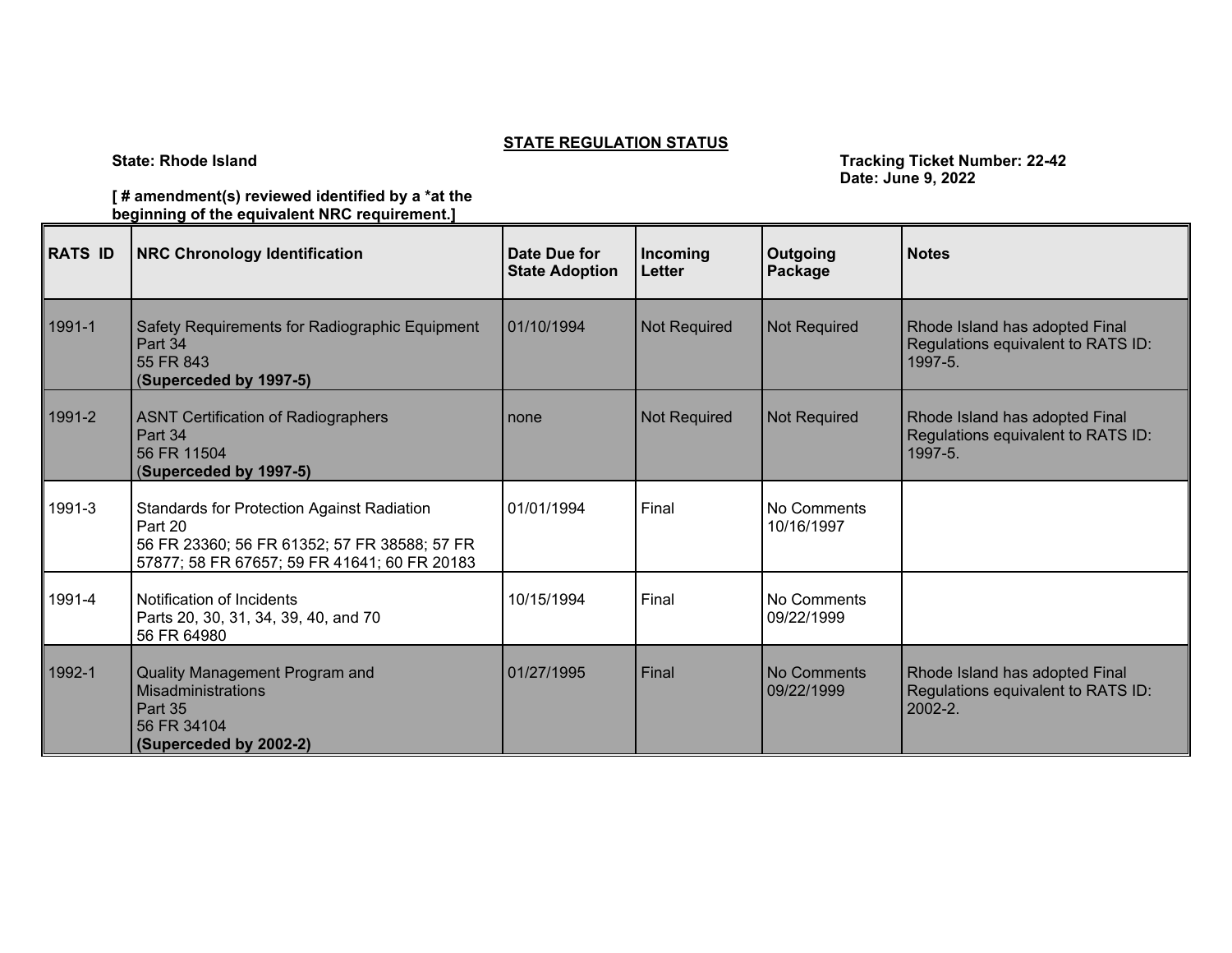| <b>RATS ID</b> | <b>NRC Chronology Identification</b>                                                                                                                      | Date Due for<br><b>State Adoption</b> | Incoming<br><b>Letter</b>   | Outgoing<br>Package       | <b>Notes</b>                                                                                   |
|----------------|-----------------------------------------------------------------------------------------------------------------------------------------------------------|---------------------------------------|-----------------------------|---------------------------|------------------------------------------------------------------------------------------------|
| 1992-2         | Eliminating the Recordkeeping Requirements<br>for Departures from Manufacturer's Instructions<br>Parts 30 and 35<br>57 FR 45566                           | none                                  | <b>Not Required</b>         | <b>Not Required</b>       | These regulation changes are not<br>required to be adopted for purposes of<br>Compatibility.   |
| 1993-1         | Decommissioning Recordkeeping and License<br>Termination: Documentation Additions [Restricted<br>areas and spill sites]<br>Parts 30 and 40<br>58 FR 39628 | 10/25/1996                            | Final                       | No Comments<br>03/27/2000 |                                                                                                |
| 1993-2         | Licensing and Radiation Safety Requirements for<br><b>Irradiators</b><br>Part 36<br>58 FR 7715                                                            | 07/01/1996                            | Not Applicable1             | Not Applicable            | Rhode Island does not have any<br>licensees subject to these regulations.<br>(See SECY-95-112) |
| 1993-3         | Definition of Land Disposal and Waste Site QA<br>Program<br>Part 61<br>58 FR 33886                                                                        | 07/22/1996                            | Not Applicable <sup>1</sup> | Not Applicable            | Rhode Island does not have any<br>licensees subject to these regulations.<br>(See SECY-95-112) |
| 1994-1         | Self-Guarantee as an Additional Financial<br>Mechanism<br>Parts 30, 40 and 70<br>58 FR 68726; 59 FR 1618                                                  | none                                  | <b>Not Required</b>         | <b>Not Required</b>       | These regulation changes are not<br>required to be adopted for purposes of<br>Compatibility.   |
| 1994-2         | Uranium Mill Tailings Regulations: Conforming NRC   07/01/1997<br>Requirements to EPA Standards<br>Part 40<br>59 FR 28220                                 |                                       | Not Applicable              | Not Applicable            | Rhode Island does not have authority to<br>regulate this material under its<br>Agreement.      |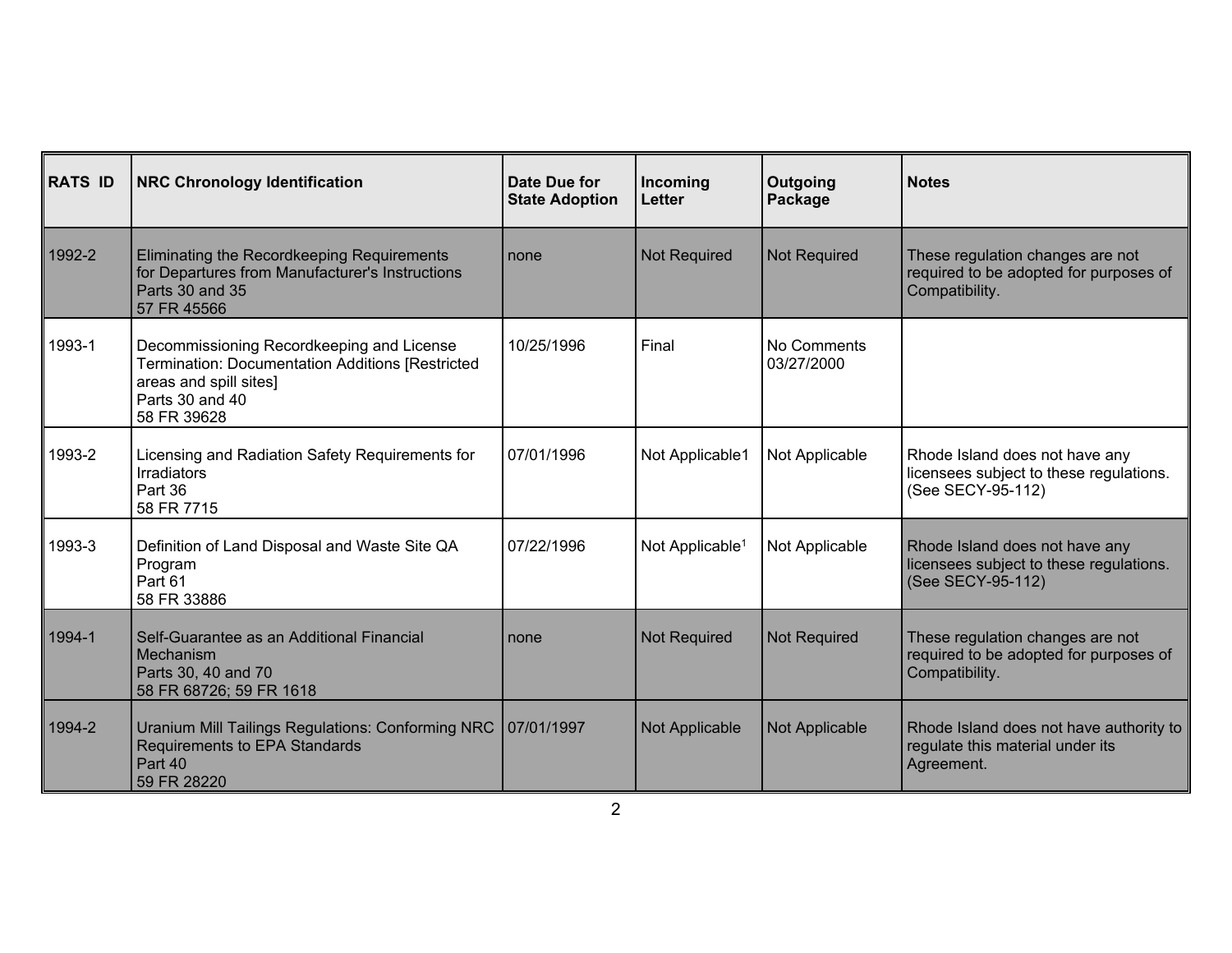| <b>RATS ID</b> | <b>NRC Chronology Identification</b>                                                                                                                              | Date Due for<br><b>State Adoption</b> | Incoming<br>Letter            | Outgoing<br>Package                                              | <b>Notes</b>                                                                               |
|----------------|-------------------------------------------------------------------------------------------------------------------------------------------------------------------|---------------------------------------|-------------------------------|------------------------------------------------------------------|--------------------------------------------------------------------------------------------|
| 1994-3         | Timeliness in Decommissioning Material Facilities<br>Parts 30, 40 and 70<br>59 FR 36026                                                                           | 08/15/1997                            | Final                         | No Comments<br>03/27/2000                                        |                                                                                            |
| 1995-1         | Preparation, Transfer for Commercial Distribution,<br>and Use of Byproduct Material for Medical Use<br>Parts 30, 32 and 35<br>59 FR 61767; 59 FR 65243; 60 FR 322 | 01/01/1998                            | Final<br>Final<br>ML18054A337 | Comments<br>03/27/2000<br>No Comments<br>11/02/18<br>ML18054A313 | Rhode Island submitted final regulations<br>incorporating NRC regulations by<br>reference. |
| 1995-2         | Frequency of Medical Examinations for Use of<br><b>Respiratory Protection Equipment</b><br>Part 20<br>60 FR 7900                                                  | 03/13/1998                            | Final                         | No Comments<br>03/27/2000                                        |                                                                                            |
| 1995-3         | Low-Level Waste Shipment Manifest Information<br>and Reporting<br>Parts 20 and 61<br>60 FR 15649; 60 FR 25983                                                     | 03/01/1998                            | Final                         | No Comments<br>03/27/2000                                        |                                                                                            |
| 1995-4         | Performance Requirements for Radiography<br>Equipment<br>Part 34<br>60 FR 28323<br>(Superceded by 1997-5)                                                         | 06/30/1998                            | Final                         | No Comments<br>03/27/2000                                        | Rhode Island has adopted Final<br>Regulations equivalent to RATS ID:<br>1997-5.            |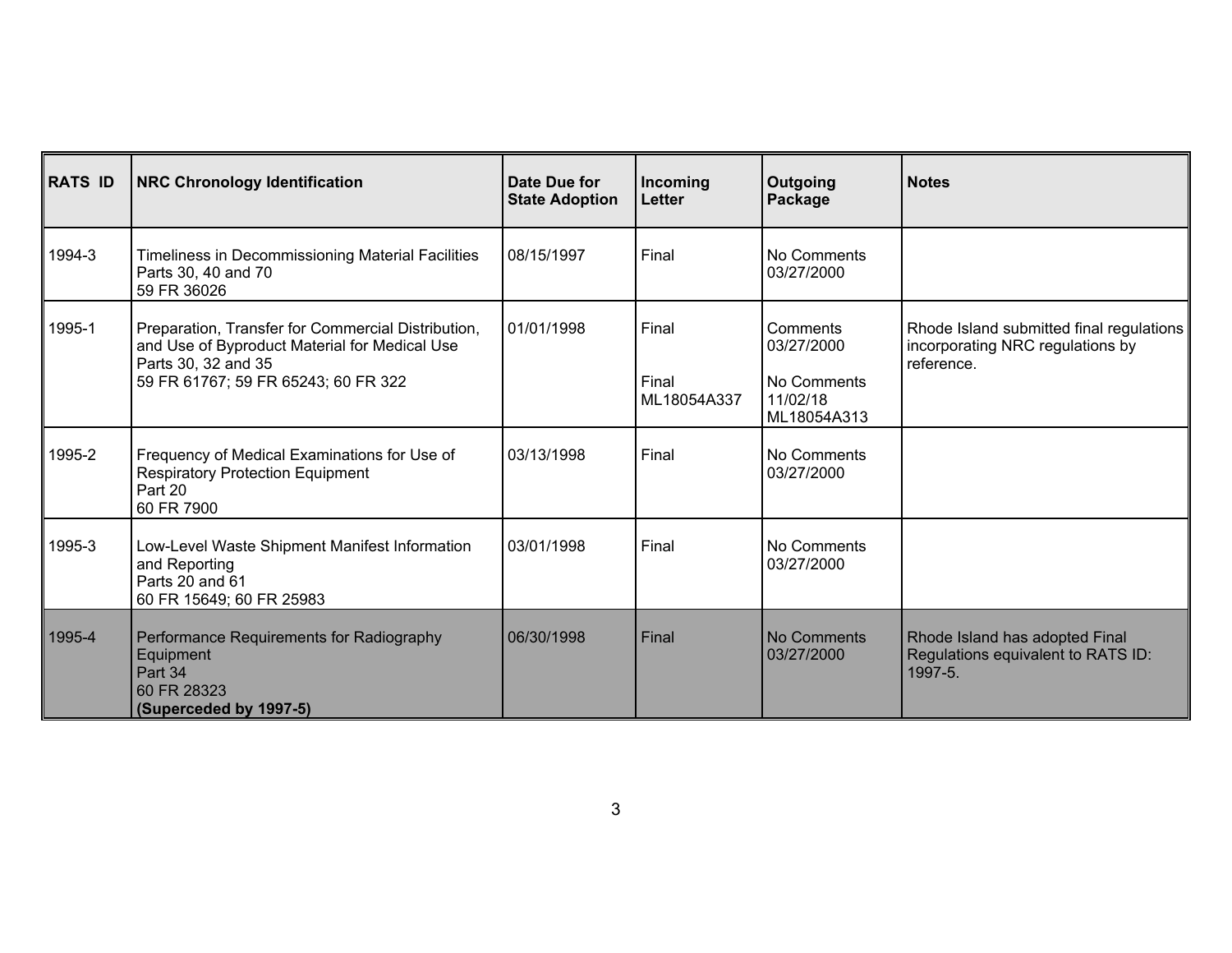| <b>RATS ID</b> | <b>NRC Chronology Identification</b>                                                                                                                        | Date Due for<br><b>State Adoption</b> | Incoming<br>Letter   | Outgoing<br>Package                   | <b>Notes</b>                                                                                 |
|----------------|-------------------------------------------------------------------------------------------------------------------------------------------------------------|---------------------------------------|----------------------|---------------------------------------|----------------------------------------------------------------------------------------------|
| 1995-5         | Radiation Protection Requirements: Amended<br>Definitions and Criteria<br>Parts 19 and 20<br>60 FR 36038                                                    | 08/14/1998                            | Final                | Comments<br>03/27/2000                |                                                                                              |
| 1995-6         | <b>Clarification of Decommissioning Funding</b><br>Requirements<br>Parts 30, 40 and 70<br>60 FR 38235                                                       | 11/24/1998                            | Final                | No Comments<br>03/27/2000             |                                                                                              |
| 1995-7         | Medical Administration of Radiation and Radioactive   10/20/1998<br><b>Materials</b><br>Parts 20 and 35<br>60 FR 48623<br>(Superceded by 2002-2 and 2005-2) |                                       | Final                | No Comments<br>03/27/2000             | Rhode Island has adopted Final<br>Regulations equivalent to RATS IDs:<br>2002-2 and 2005-2.  |
| 1996-1         | Compatibility with the International Atomic Energy<br>Agency<br>Part 71<br>60 FR 50248; 61 FR 28724<br>(Superceded by 2004-1)                               | 04/01/1999                            | Final<br>ML042520322 | Comments<br>10/25/2004<br>ML043010048 | Rhode Island has not yet adopted Final<br>Regulations equivalent to RATS ID:<br>$2004 - 1$ . |
| 1996-2         | One Time Extension of Certain Byproduct, Source<br>and Special Nuclear Materials Licenses<br>Parts 30, 40 and 70<br>61 FR 1109                              | 02/15/1999                            | <b>Not Required</b>  | <b>Not Required</b>                   | These regulation changes are not<br>required to be adopted for purposes of<br>Compatibility. |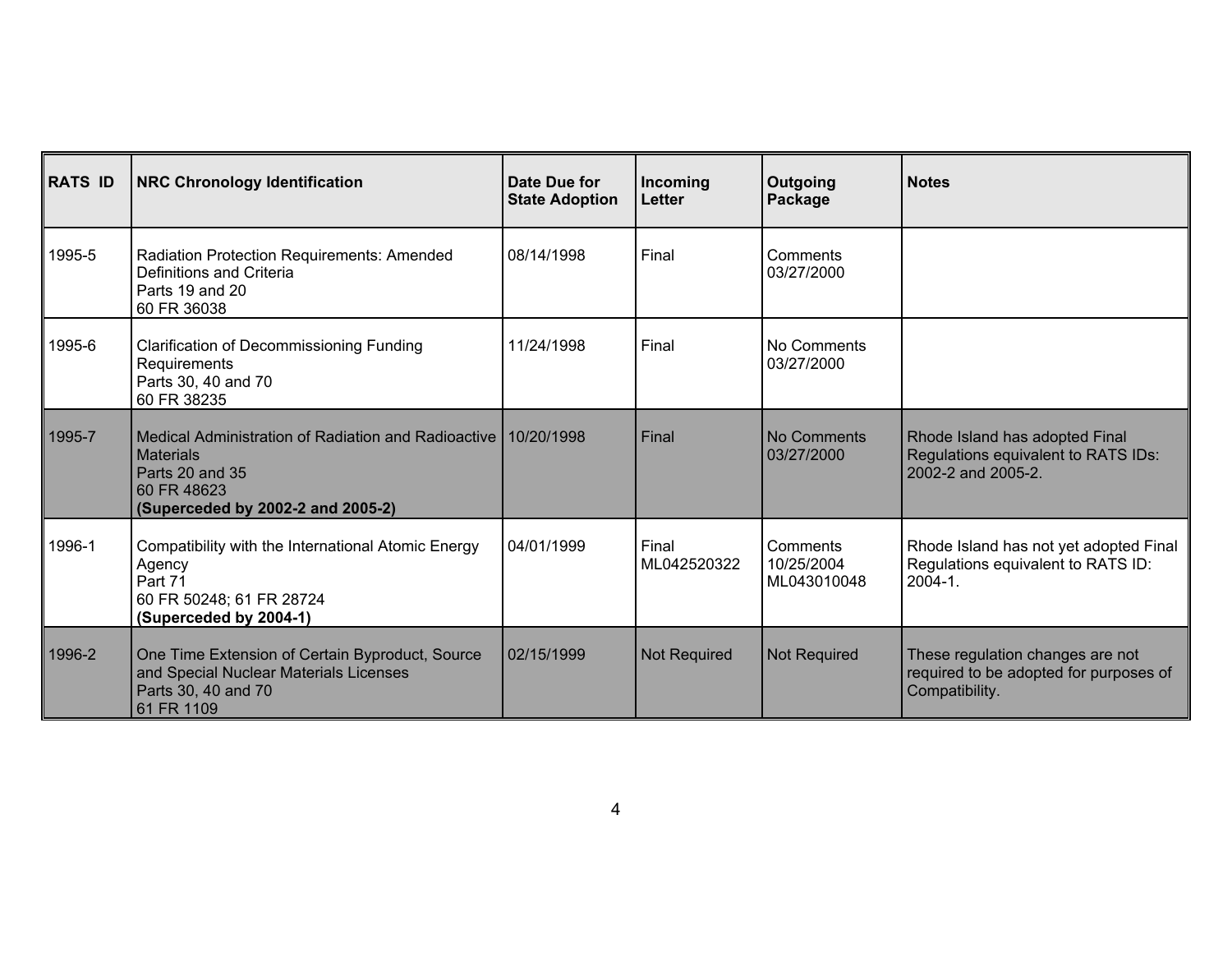| <b>RATS ID</b> | <b>NRC Chronology Identification</b>                                                                                                                   | Date Due for<br><b>State Adoption</b> | Incoming<br>Letter   | Outgoing<br>Package                      | <b>Notes</b>                                                                                                  |
|----------------|--------------------------------------------------------------------------------------------------------------------------------------------------------|---------------------------------------|----------------------|------------------------------------------|---------------------------------------------------------------------------------------------------------------|
| 1996-3         | <b>Termination or Transfer of Licensed Activities:</b><br>Record keeping Requirements<br>Parts 20, 30, 40, 61 and 70<br>61 FR 24669                    | 06/17/1999                            | Final                | No Comments<br>03/27/2000                |                                                                                                               |
| 1997-1         | Resolution of Dual Regulation of Airborne Effluents<br>of Radioactive Materials; Clean Air Act<br>Part 20<br>61 FR 65120                               | 01/9/2000                             | Final<br>ML042520322 | No Comments<br>10/25/2004<br>ML043010048 |                                                                                                               |
| 1997-2         | Recognition of Agreement State Licenses in Areas<br>Under Exclusive Federal Jurisdiction Within an<br><b>Agreement State</b><br>Part 150<br>62 FR 1662 | 02/27/2000                            | Final<br>ML073040203 | No Comments<br>11/28/2007<br>ML073320009 |                                                                                                               |
| 1997-3         | Criteria for the Release of Individuals Administered<br>Radioactive Material<br>Parts 20 and 35<br>62 FR 4120                                          | 05/29/2000                            | Final                | No Comments<br>03/27/2000                |                                                                                                               |
| 1997-4         | <b>Fissile Material Shipments and Exemptions</b><br>Part 71<br>62 FR 5907<br>(Superceded by 2004-1)                                                    | 02/10/2000                            | Not Required         | Not Required                             | These regulation changes are not<br>required to be adopted for purposes of<br>Compatibility. (See STP-97-078) |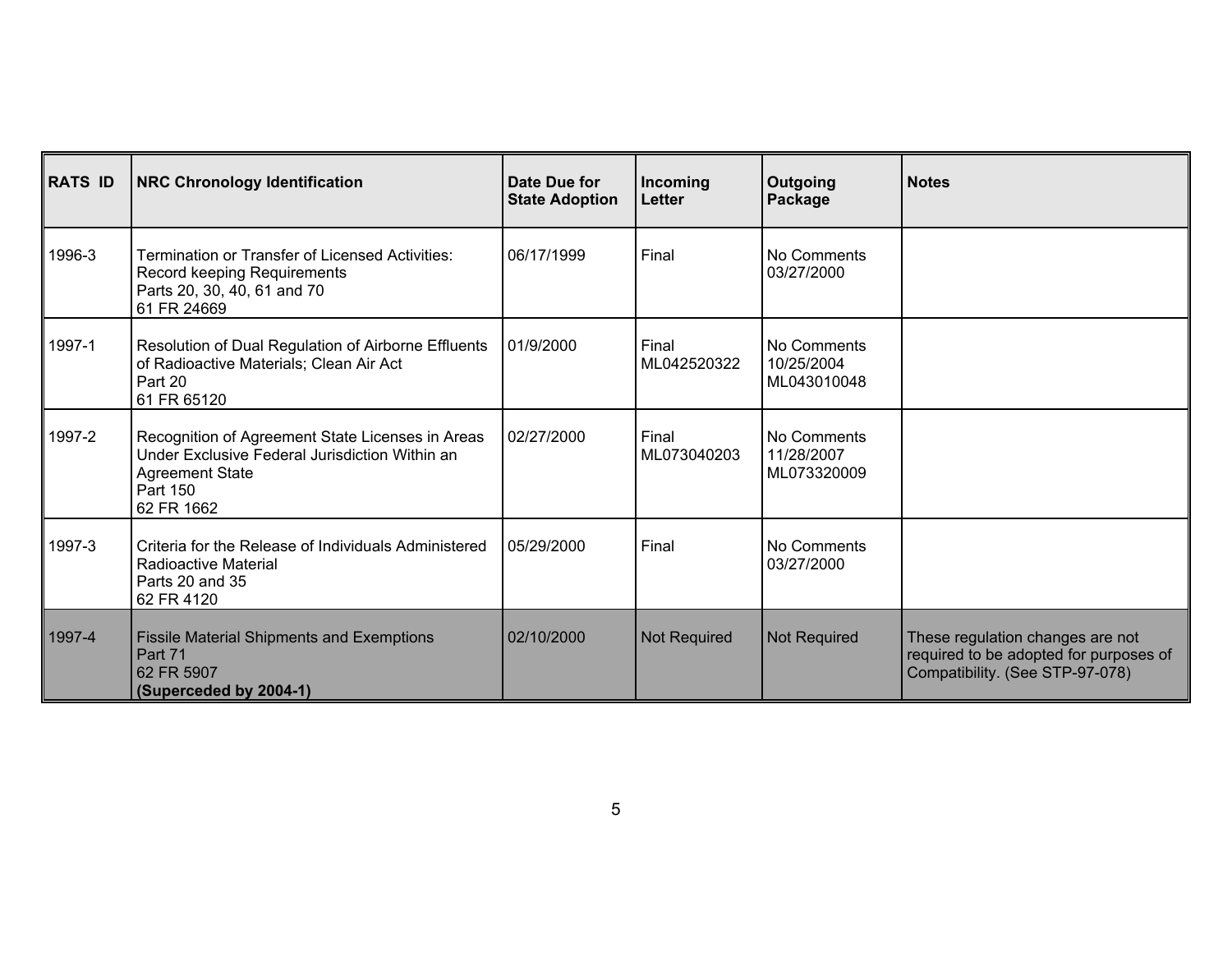| <b>RATS ID</b> | <b>NRC Chronology Identification</b>                                                                                                                         | Date Due for<br><b>State Adoption</b> | Incoming<br>Letter   | Outgoing<br>Package                      | <b>Notes</b>                                                                                                                                                                                     |
|----------------|--------------------------------------------------------------------------------------------------------------------------------------------------------------|---------------------------------------|----------------------|------------------------------------------|--------------------------------------------------------------------------------------------------------------------------------------------------------------------------------------------------|
| 1997-5         | Licenses for Industrial Radiography and Radiation<br>Safety Requirements for Industrial Radiography<br>Operations<br>Parts 30, 34, 71 and 150<br>62 FR 28947 | 06/27/2000                            | Final                | No Comments<br>03/27/2000                |                                                                                                                                                                                                  |
| 1997-6         | Radiological Criteria for License Termination<br>Parts 20, 30, 40 and 70<br>62 FR 39057                                                                      | 08/20/2000                            | Final<br>ML093420277 | No Comments<br>01/14/2010<br>ML093630121 |                                                                                                                                                                                                  |
| 1997-7         | Exempt Distribution of a Radioactive Drug<br>Containing One Micro curie of Carbon-14 Urea<br>Part 30<br>62 FR 63634                                          | 01/02/2001                            | Final                | No Comments<br>03/27/2000                |                                                                                                                                                                                                  |
| 1998-1         | Deliberate Misconduct by Unlicensed Persons<br>Parts 30, 40, 61, 70, 71 and 150<br>63 FR 1890; 63 FR 13773                                                   | 02/12/2001                            | Final<br>ML042520322 | No Comments<br>10/25/2004<br>ML043010048 |                                                                                                                                                                                                  |
| 1998-2         | Self-Guarantee of Decommissioning Funding by<br>Nonprofit and Non-Bond-Issuing Licensees<br>Parts 30, 40 and 70<br>63 FR 29535                               | 07/01/2001                            | <b>Not Required</b>  | <b>Not Required</b>                      | These regulation changes are not<br>required to be adopted for purposes of<br>Compatibility.                                                                                                     |
| 1998-3         | License Term for Medical Use Licenses<br>Part 35<br>63 FR 31604<br>(Superceded by 2002-2)                                                                    | 07/10/2001                            | <b>Not Required</b>  | <b>Not Required</b>                      | These regulation changes are not<br>required to be adopted for purposes of<br>Compatibility. (See STP-98-074)<br>Rhode Island has adopted Final<br>Regulations equivalent to RATS ID:<br>2002-2. |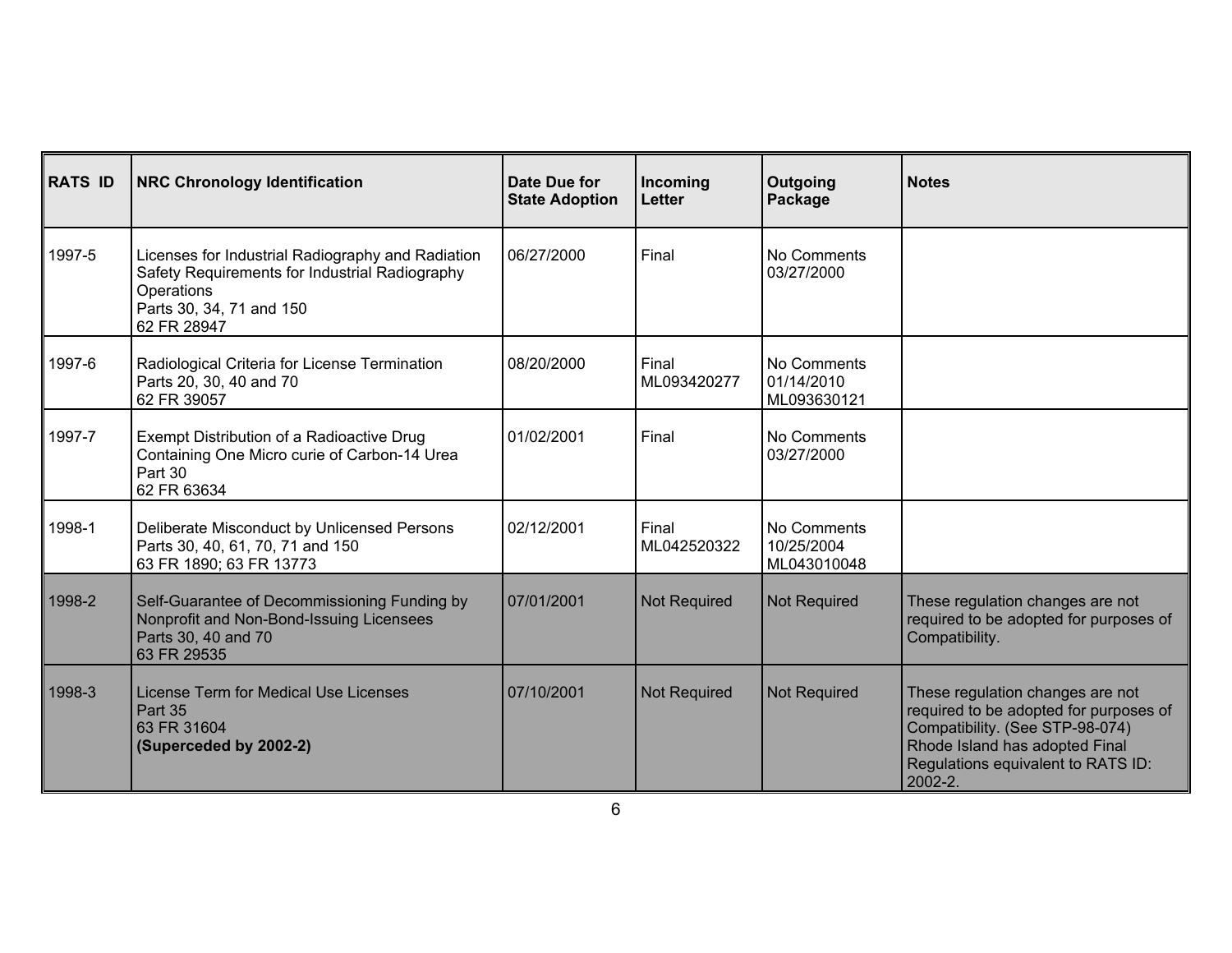| <b>RATS ID</b> | <b>NRC Chronology Identification</b>                                                                                                                         | Date Due for<br><b>State Adoption</b> | Incoming<br>Letter  | Outgoing<br>Package       | <b>Notes</b>                                                                                  |
|----------------|--------------------------------------------------------------------------------------------------------------------------------------------------------------|---------------------------------------|---------------------|---------------------------|-----------------------------------------------------------------------------------------------|
| 1998-4         | Licenses for Industrial Radiography and Radiation<br>Safety Requirements for Industrial Radiographic<br>Operations<br>Part 34<br>63 FR 37059                 | 07/09/2001                            | Final               | No Comments<br>03/27/2000 |                                                                                               |
| 1998-5         | Minor Corrections, Clarifying Changes, and a Minor<br>Policy Change<br>Parts 20, 32, 35, 36 and 39<br>63 FR 39477; 63 FR 45393                               | 10/26/2001                            | Final               | No Comments<br>03/27/2000 |                                                                                               |
| 1998-6         | Transfer for Disposal and Manifests: Minor<br><b>Technical Conforming Amendment</b><br>Part 20<br>63 FR 50127                                                | 11/20/2001                            | Final               | No Comments<br>03/27/2000 |                                                                                               |
| 1999-1         | Radiological Criteria for License Termination of<br><b>Uranium Recovery Facilities</b><br>Part 40<br>64 FR 17506                                             | 06/11/2002                            | Not Applicable      | Not Applicable            | Rhode Island does not have the<br>authority to regulate this material under<br>its Agreement. |
| 1999-2         | Requirements for Those Who Possess Certain<br>Industrial Devices Containing Byproduct Material to<br>Provide Requested Information<br>Part 31<br>64 FR 42269 | 10/04/2002                            | <b>Not Required</b> | Not Required              | These regulation changes are not<br>required to be adopted for purposes of<br>Compatibility.  |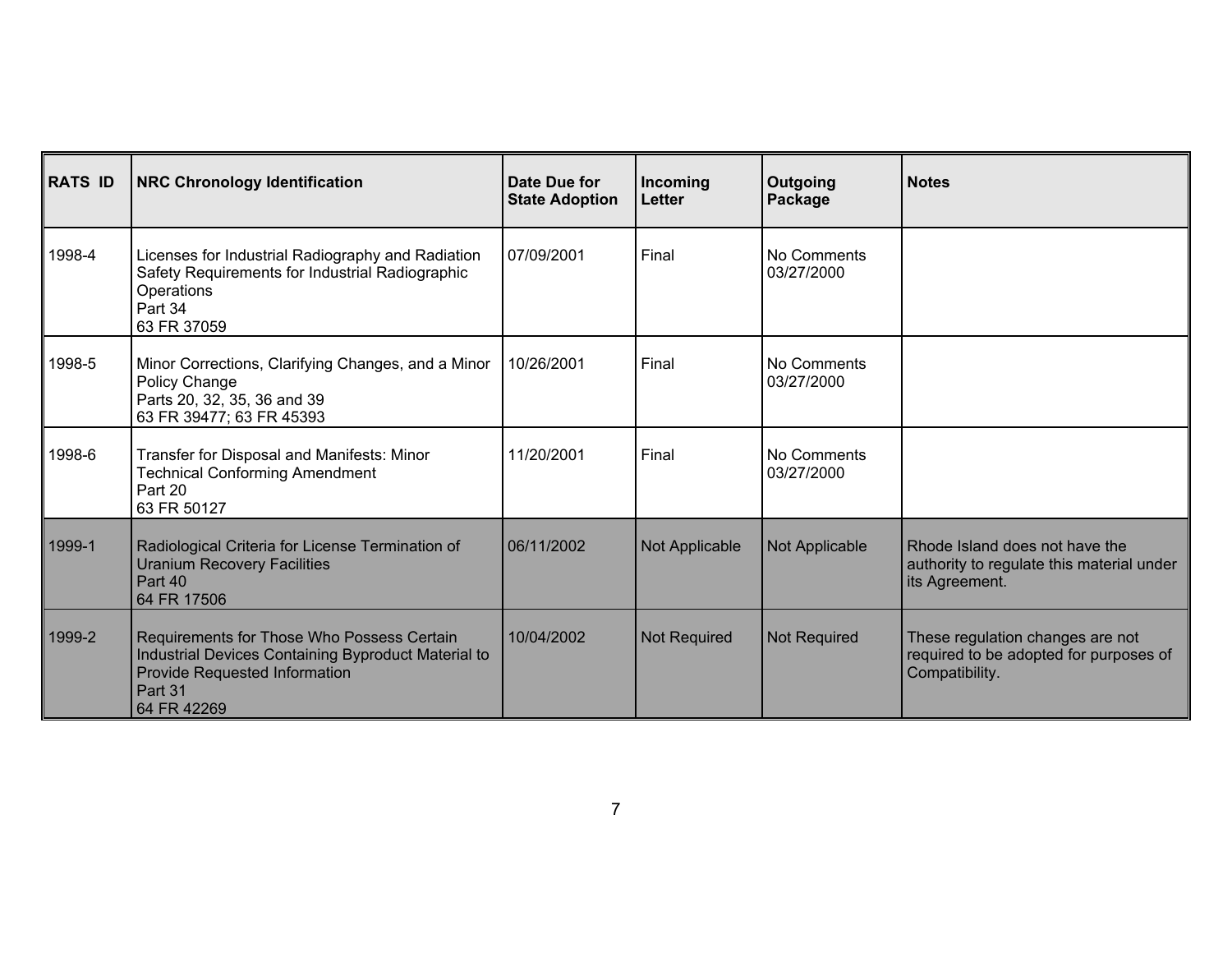| <b>RATS ID</b> | <b>NRC Chronology Identification</b>                                                                                                  | Date Due for<br><b>State Adoption</b> | Incoming<br>Letter   | Outgoing<br>Package                     | <b>Notes</b>                                                                               |
|----------------|---------------------------------------------------------------------------------------------------------------------------------------|---------------------------------------|----------------------|-----------------------------------------|--------------------------------------------------------------------------------------------|
| 1999-3         | Respiratory Protection and Controls to Restrict<br>Internal Exposure<br>Part 20<br>64 FR 54543; 64 FR 55524                           | 02/02/2003                            | Final<br>ML042520322 | No Comment<br>10/25/2004<br>ML043010048 |                                                                                            |
| 2000-1         | Energy Compensation Sources for Well Logging<br>and Other Regulatory Clarifications<br>Part 39<br>65 FR 20337                         | 05/17/2003                            | Final<br>ML042520322 | No Comment<br>10/25/2004<br>ML043010048 |                                                                                            |
| 2000-2         | New Dosimetry Technology<br>Parts 34, 36 and 39<br>65 FR 63750                                                                        | 01/08/2004                            | Final<br>ML042520322 | No Comment<br>10/25/2004<br>ML043010048 |                                                                                            |
| 2001-1         | Requirements for Certain Generally Licensed<br>Industrial Devices Containing Byproduct Material<br>Parts 30, 31 and 32<br>65 FR 79162 | 02/16/2004                            | Final<br>ML062700535 | Comments<br>10/27/2006<br>ML063030281   | Rhode Island submitted final regulations<br>incorporating NRC regulations by<br>reference. |
|                |                                                                                                                                       |                                       | Final<br>ML18054A337 | Comments<br>11/02/2018<br>ML18054A313   |                                                                                            |
| 2002-1         | Revision of the Skin Dose Limit<br>Part 20<br>67 FR 16298                                                                             | 04/05/2005                            | Final<br>ML042520322 | No Comment<br>10/25/2004<br>ML043010048 |                                                                                            |
| 2002-2         | Medical Use of Byproduct Material<br>Parts 20, 32 and 35<br>67 FR 20249                                                               | 10/24/2005                            | Final<br>ML042520322 | No Comment<br>10/25/2004<br>ML043010048 |                                                                                            |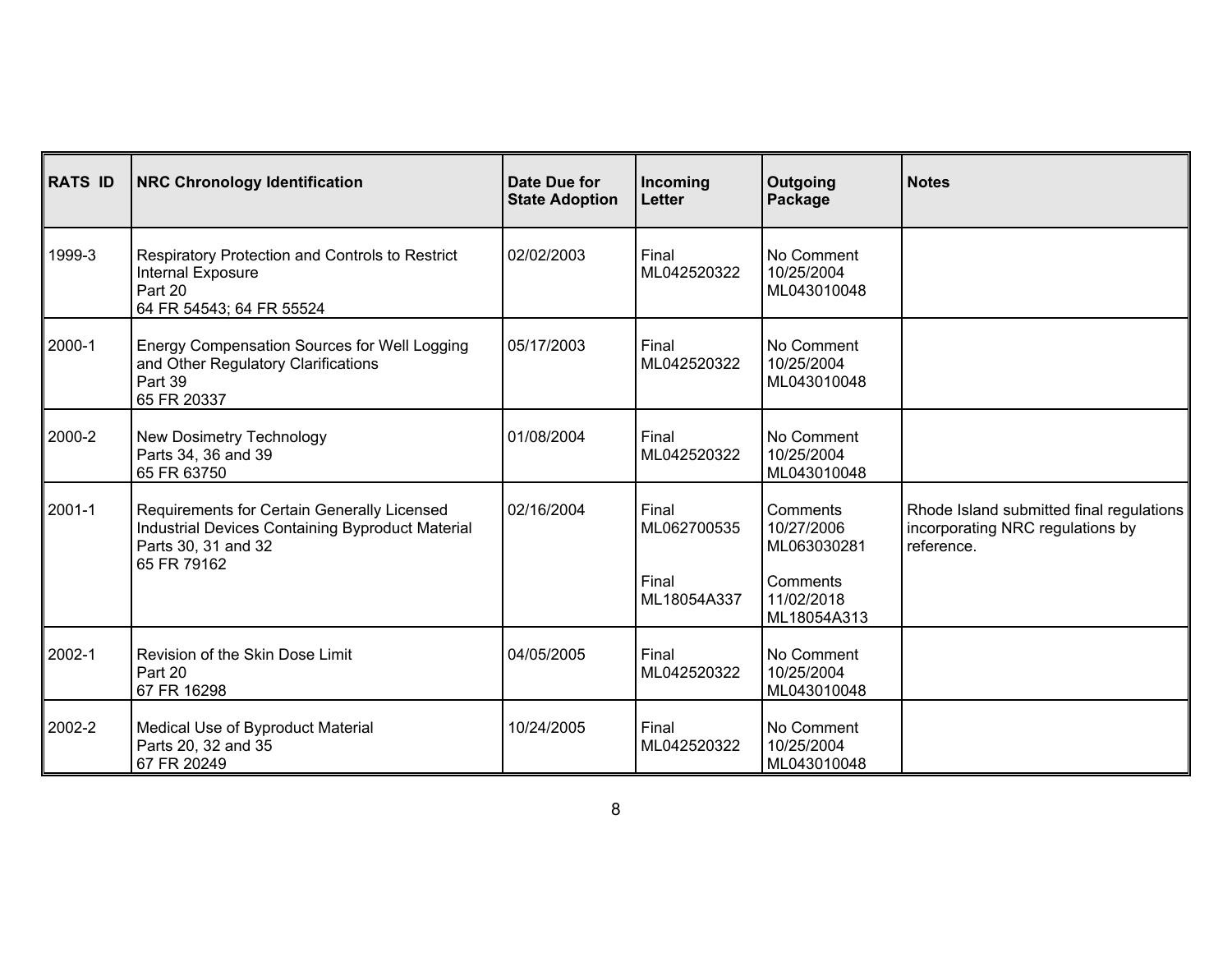| <b>RATS ID</b> | <b>NRC Chronology Identification</b>                                                                                              | <b>Date Due for</b><br><b>State Adoption</b> | Incoming<br>Letter                           | Outgoing<br>Package                                                               | <b>Notes</b>                                                                               |
|----------------|-----------------------------------------------------------------------------------------------------------------------------------|----------------------------------------------|----------------------------------------------|-----------------------------------------------------------------------------------|--------------------------------------------------------------------------------------------|
| 2003-1         | <b>Financial Assurance for Materials Licensees</b><br>Parts 30, 40 and 70<br>68 FR 57327                                          | 12/03/2006                                   | Final<br>ML062700535                         | No Comments<br>10/27/06<br>ML063030281                                            |                                                                                            |
| 2004-1         | Compatibility With IAEA Transportation Safety<br>Standards and Other Transportation Safety<br>Amendments<br>Part 71<br>69 FR 3697 | 10/01/2007                                   | Final<br>ML14126A173<br>Final<br>ML18054A337 | Comments<br>07/03/2014<br>ML14113A571<br>No Comments<br>11/02/2018<br>ML18054A313 | Rhode Island submitted final regulations<br>incorporating NRC regulations by<br>reference. |
| 2005-1         | Security Requirements for Portable Gauges<br><b>Containing Byproduct Material</b><br>Part 30<br>70 FR 2001                        | 07/11/2008                                   | Final<br>ML062700535                         | No Comments<br>10/27/2006<br>ML063030281                                          |                                                                                            |
| 2005-2         | Medical Use of Byproduct Material - Recognition of<br><b>Specialty Boards</b><br>Part 35<br>70 FR 16336; 71 FR 1926               | 04/29/2008                                   | Final<br>ML062350571                         | No Comments<br>09/01/2006<br>ML062490383                                          |                                                                                            |
| 2005-3         | Increased Controls for Risk-Significant Radioactive<br>Sources (NRC Order EA-05-090)<br>70 FR 72128                               | 12/01/2005                                   | License<br>Condition<br>ML052570551          | No Comments<br>09/15/2005<br>ML052630170                                          |                                                                                            |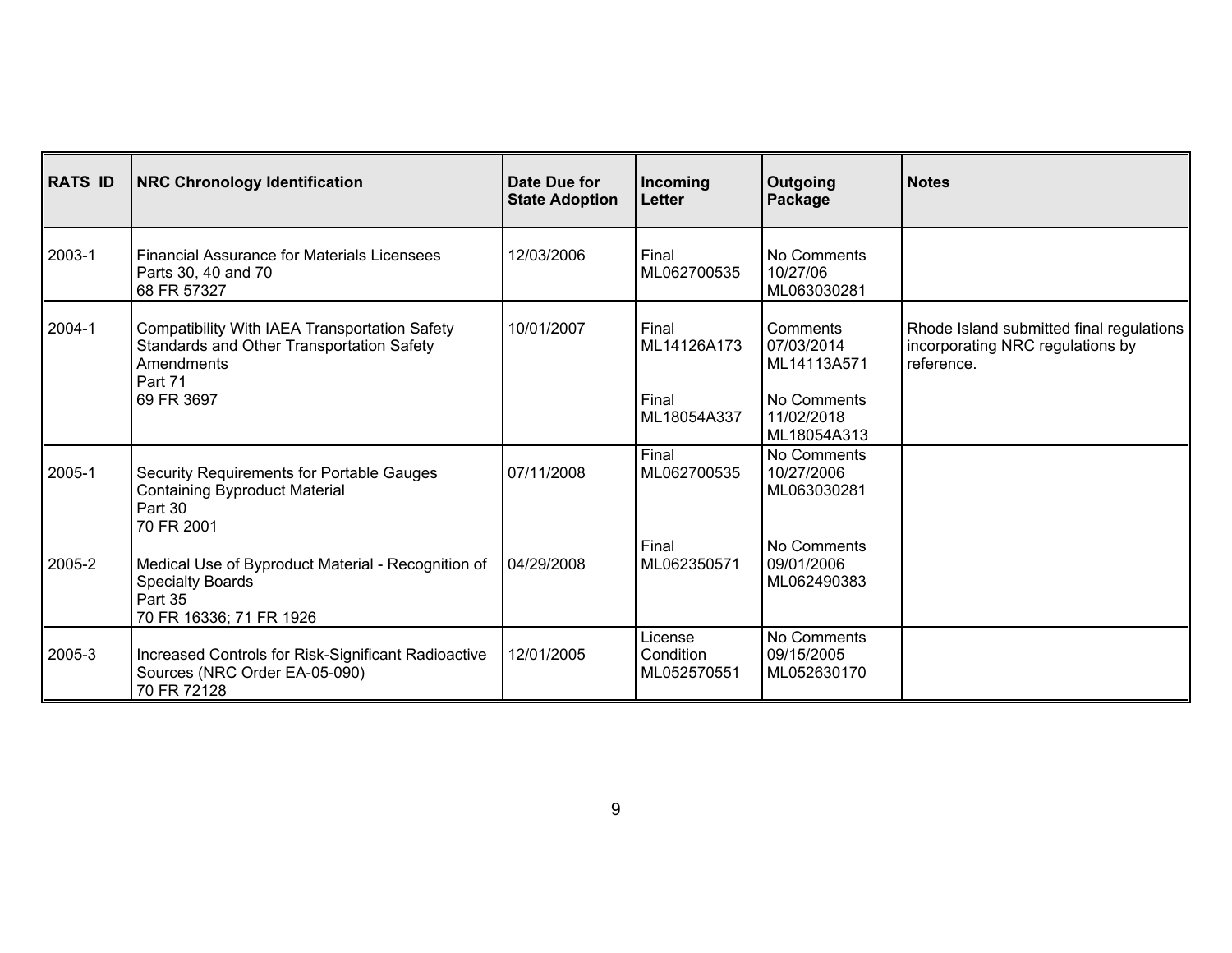| <b>RATS ID</b> | <b>NRC Chronology Identification</b>                                                                                           | Date Due for<br><b>State Adoption</b> | Incoming<br>Letter                  | Outgoing<br>Package                      | <b>Notes</b>                                                                               |
|----------------|--------------------------------------------------------------------------------------------------------------------------------|---------------------------------------|-------------------------------------|------------------------------------------|--------------------------------------------------------------------------------------------|
| 2006-1         | <b>Minor Amendments</b><br>Parts 20, 30, 32, 35, 40 and 70<br>71 FR 15005                                                      | 03/27/2009                            | Final<br>ML14126A173                | Comments<br>07/03/2014<br>ML14113A571    | Rhode Island submitted final regulations<br>incorporating NRC regulations by<br>reference. |
|                |                                                                                                                                |                                       | Final<br>ML18054A337                | Comments<br>11/02/2018<br>ML18054A313    |                                                                                            |
| 2006-2         | National Source Tracking System - Serialization<br>Requirements<br>Part 32 with reference to Part 20 Appendix E<br>71 FR 65685 | 02/06/2007                            | Final<br>ML14126A173                | No Comments<br>07/03/2014<br>ML14113A571 |                                                                                            |
| 2006-3         | National Source Tracking System<br>Part 20<br>71 FR 65685, 72 FR 59162                                                         | 01/31/2009                            | Final<br>ML14126A173                | No Comments<br>07/03/2014<br>ML14113A571 |                                                                                            |
|                |                                                                                                                                |                                       | License<br>Condition<br>ML082840230 | No Comments<br>10/21/2008<br>ML082880140 |                                                                                            |
| 2007-1         | Medical Use of Byproduct Material - Minor<br><b>Corrections and Clarifications</b><br>Parts 32 and 35<br>72 FR 45147, 54207    | 10/29/2010                            | Final<br>ML14126A173                | Comments<br>07/03/2014<br>ML14113A571    | Rhode Island submitted final regulations<br>incorporating NRC regulations by<br>reference. |
|                |                                                                                                                                |                                       | Final<br>ML18054A337                | Comments<br>11/02/2018<br>ML18054A313    |                                                                                            |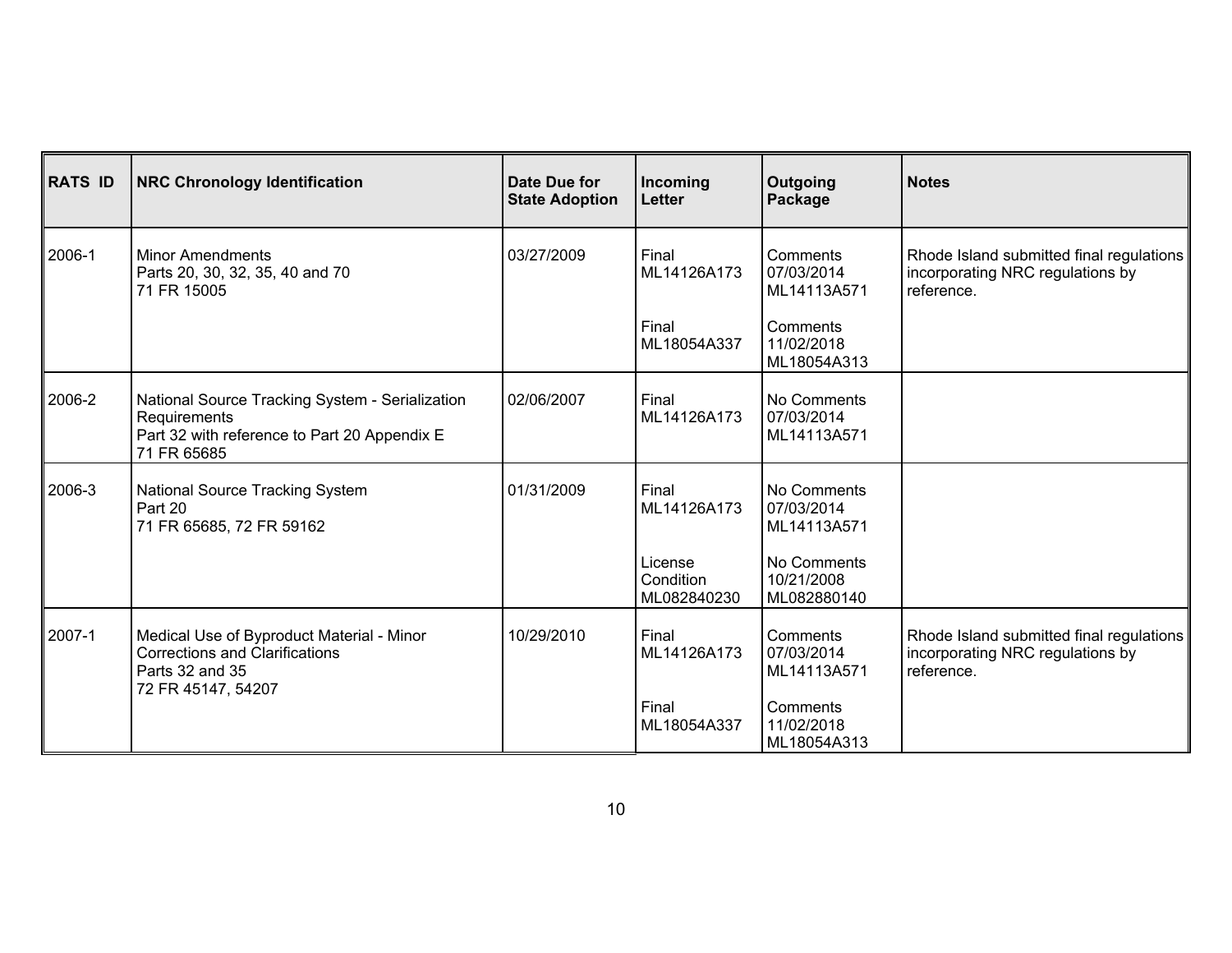| <b>RATS ID</b> | <b>NRC Chronology Identification</b>                                                                                                                                                         | Date Due for<br><b>State Adoption</b> | Incoming<br>Letter                           | Outgoing<br>Package                                                               | <b>Notes</b>                                                                                                              |
|----------------|----------------------------------------------------------------------------------------------------------------------------------------------------------------------------------------------|---------------------------------------|----------------------------------------------|-----------------------------------------------------------------------------------|---------------------------------------------------------------------------------------------------------------------------|
| 2007-2         | Exemptions From Licensing, General Licenses, and<br>Distribution of Byproduct Material: Licensing and<br><b>Reporting Requirements</b><br>Parts 30, 31, 32 and 150<br>72 FR 58473            | 12/17/2010                            | Final<br>ML14126A173<br>Final<br>ML18054A337 | Comments<br>07/03/2014<br>ML14113A571<br>Comments<br>11/02/2018<br>ML18054A313    | Rhode Island submitted final regulations<br>incorporating NRC regulations by<br>reference.                                |
| 2007-3         | Requirements for Expanded Definition of Byproduct<br>Material<br>Parts 20, 30, 31, 32, 33, 35, 61 and 150<br>72 FR 55864                                                                     | 11/30/2010                            | Final<br>ML14126A173<br>Final<br>ML18054A337 | Comments<br>07/03/2014<br>ML14113A571<br>Comments<br>11/02/2018<br>ML18054A313    | Rhode Island submitted final regulations<br>incorporating NRC regulations by<br>reference except for Part 61 <sup>1</sup> |
| 2007-4         | Order Imposing Fingerprinting Requirements and<br>Criminal History Records Check Requirements for<br>Unescorted Access to Certain Radioactive Material<br>NRC Order EA-07-305<br>72 FR 70901 | 06/05/2008                            | License<br>Condition<br>ML080800494          | No Comments<br>04/09/2008<br>ML080990804                                          |                                                                                                                           |
| 2008-1         | Occupational Dose Records, Labeling Containers,<br>and Total Effective Dose Equivalent<br>Parts 19 and 20<br>72 FR 68043                                                                     | 02/15/2011                            | Final<br>ML14126A173<br>Final<br>ML18054A337 | Comments<br>07/03/2014<br>ML14113A571<br>No Comments<br>11/02/2018<br>ML18054A313 | Rhode Island submitted final regulations<br>incorporating NRC regulations by<br>reference.                                |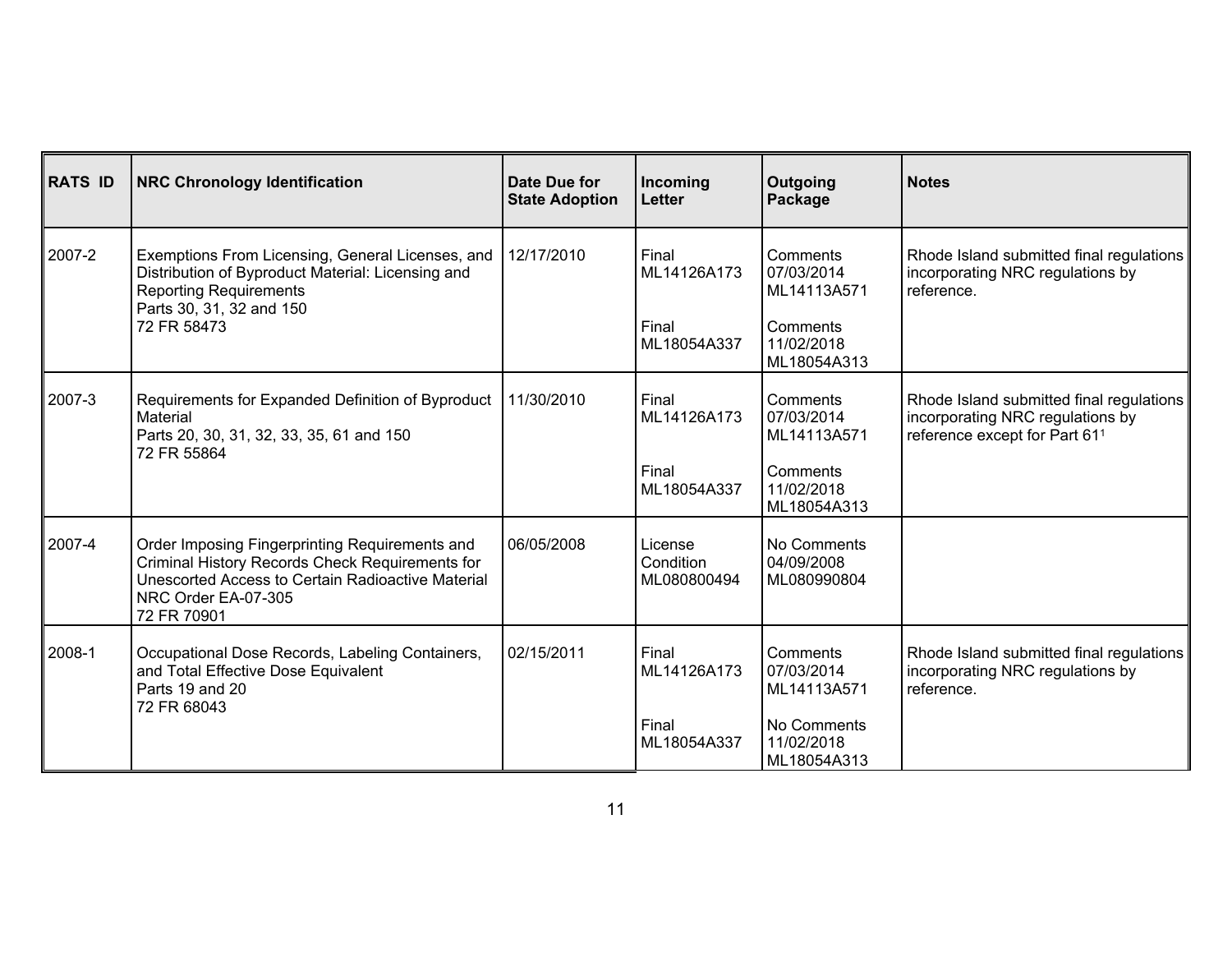| <b>RATS ID</b> | <b>NRC Chronology Identification</b>                                                                                               | Date Due for<br><b>State Adoption</b> | Incoming<br>Letter                           | <b>Outgoing</b><br>Package                                                        | <b>Notes</b>                                                                               |
|----------------|------------------------------------------------------------------------------------------------------------------------------------|---------------------------------------|----------------------------------------------|-----------------------------------------------------------------------------------|--------------------------------------------------------------------------------------------|
| 2009-1         | Medical Use of Byproduct Material - Authorized<br>User Clarification<br>Part 35<br>74 FR 33901                                     | 09/28/2012                            | Final<br>ML14126A173<br>Final<br>ML18054A337 | Comments<br>07/03/2014<br>ML14113A571<br>No Comments<br>11/02/2018<br>ML18054A313 | Rhode Island submitted final regulations<br>incorporating NRC regulations by<br>reference. |
| 2011-1         | Decommissioning Planning<br>Parts 20, 30, 40 and 70<br>76 FR 35512                                                                 | 12/17/2015                            | Final<br>ML14126A173<br>Final<br>ML18054A337 | No Comments<br>07/03/2014<br>ML14113A571<br>Comments<br>11/02/2018<br>ML18054A313 | Rhode Island submitted final regulations<br>incorporating NRC regulations by<br>reference. |
| 2011-2         | Licenses, Certifications, and Approvals for Materials   11/14/2014<br>Licensees<br>Parts 30, 36, 39, 40, 70 and 150<br>76 FR 56951 |                                       | Final<br>ML14126A173<br>Final<br>ML18054A337 | Comments<br>07/03/2014<br>ML14113A571<br>Comments<br>11/02/2018<br>ML18054A313    | Rhode Island submitted final regulations<br>incorporating NRC regulations by<br>reference. |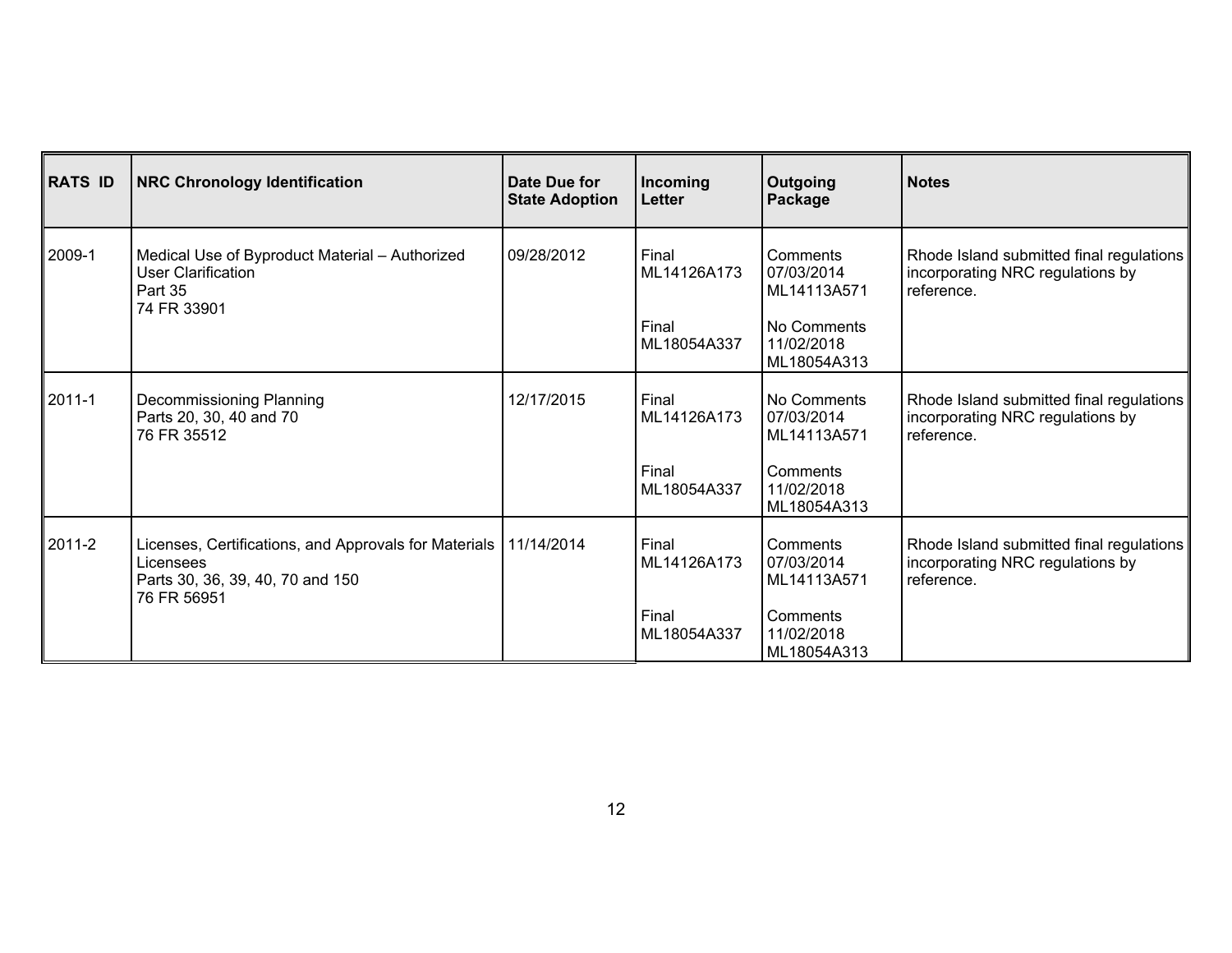| <b>RATS ID</b> | <b>NRC Chronology Identification</b>                                                                                            | Date Due for<br><b>State Adoption</b> | Incoming<br><b>Letter</b>                    | <b>Outgoing</b><br>Package                                                          | Notes                                                                                      |
|----------------|---------------------------------------------------------------------------------------------------------------------------------|---------------------------------------|----------------------------------------------|-------------------------------------------------------------------------------------|--------------------------------------------------------------------------------------------|
| 2012-1         | Change of Compatibility of<br>Parts 31.5 and 31.6<br>(See RATS ID: 2001-1 for Rule text)<br>77 FR 3640                          | 01/25/2015                            | Final<br>ML14126A173<br>Final<br>ML18054A337 | Comments<br>07/03/2014<br>ML14113A571<br>No Comments<br>11/02/2018<br>ML18054A313   | Rhode Island submitted final regulations<br>incorporating NRC regulations by<br>reference. |
| 2012-2         | Advance Notification to Native American Tribes of<br>Transportation of Certain Types of Nuclear Waste<br>Part 71<br>77 FR 34194 | 08/10/2015                            | Final<br>ML14126A173<br>Final<br>ML18054A337 | Comments<br>07/03/2014<br>ML14113A571<br>l No Comments<br>11/02/2018<br>ML18054A313 | Rhode Island submitted final regulations<br>incorporating NRC regulations by<br>reference. |
| 2012-3         | <b>Technical Corrections</b><br>Part 30, 34, 40 and 71<br>77 FR 39899                                                           | 08/06/2015                            | Final<br>ML14126A173<br>Final<br>ML18054A337 | Comments<br>07/03/2014<br>ML14113A571<br>Comments<br>11/02/2018<br>ML18054A313      | Rhode Island submitted final regulations<br>incorporating NRC regulations by<br>reference. |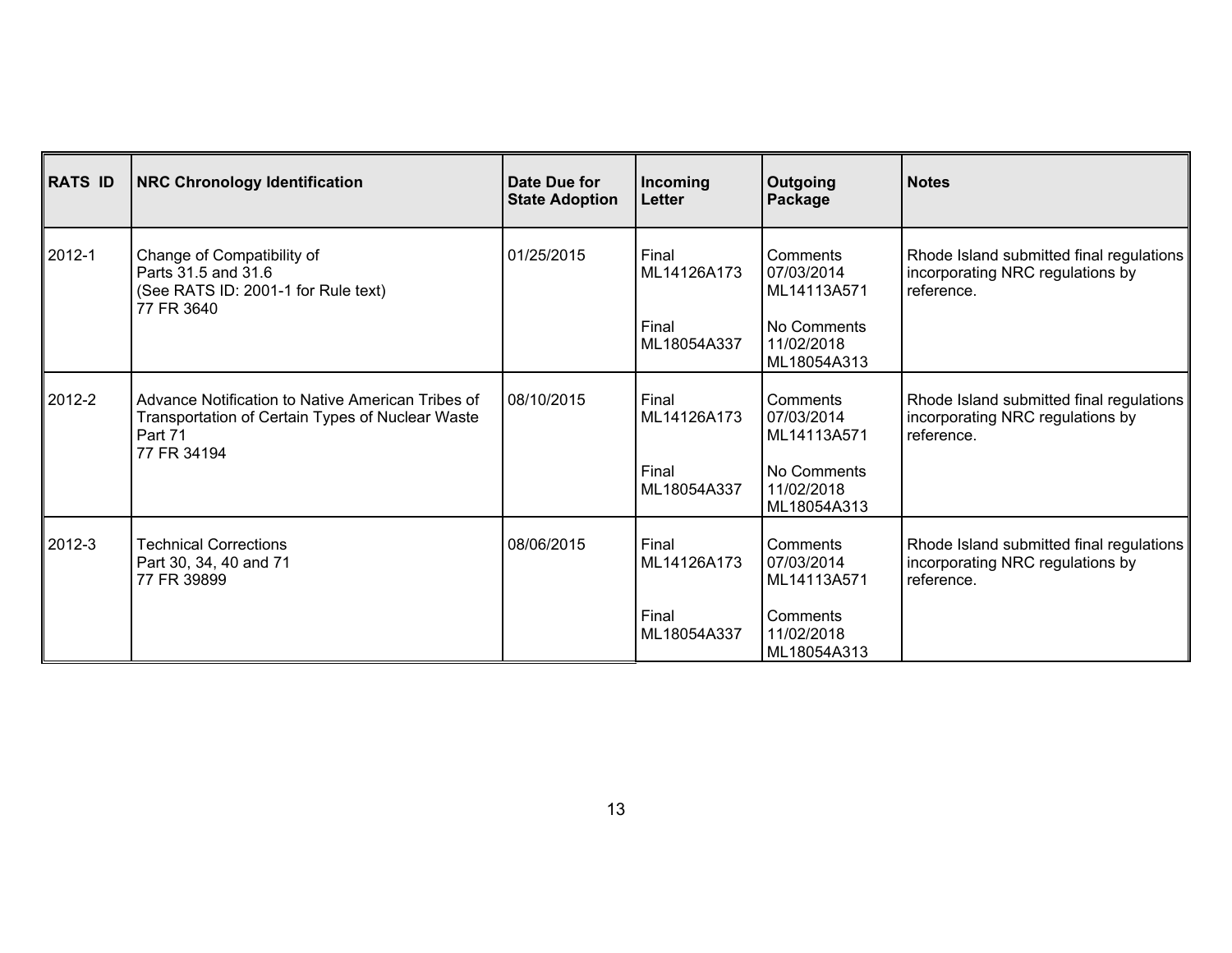| <b>RATS ID</b> | <b>NRC Chronology Identification</b>                                                                                                                                   | Date Due for<br><b>State Adoption</b> | Incoming<br>Letter                                          | Outgoing<br>Package                                                               | <b>Notes</b>                                                                                                                                                     |
|----------------|------------------------------------------------------------------------------------------------------------------------------------------------------------------------|---------------------------------------|-------------------------------------------------------------|-----------------------------------------------------------------------------------|------------------------------------------------------------------------------------------------------------------------------------------------------------------|
| 2012-4         | Requirements for Distribution of Byproduct Material<br>Parts 30, 31, 32, 40 and 70<br>77 FR 43666                                                                      | 10/23/2015                            | Final<br>ML14126A173                                        | Comments<br>07/03/2014<br>ML14113A571                                             | Rhode Island submitted final regulations<br>incorporating NRC regulations by<br>reference.                                                                       |
|                |                                                                                                                                                                        |                                       | Final<br>ML18054A337                                        | Comments<br>11/02/2018<br>ML18054A313                                             |                                                                                                                                                                  |
| 2013-1         | Physical Protection of Byproduct Material,<br>Parts 20, 30, 32, 33, 34, 35, 36, 37, 39 and 71<br>78 FR 16922                                                           | 03/19/2016                            | License<br>Condition<br>ML15301A131<br>Final<br>ML18054A337 | No Comments<br>11/13/2015<br>ML15301A125<br>Comments<br>11/02/2018<br>ML18054A313 | Part 37 only<br>Rhode Island submitted final regulations<br>incorporating NRC regulations by<br>reference except for Parts 36 <sup>1</sup> and 61 <sup>1</sup> . |
| 2013-2         | Distribution of Source Material to Exempt Persons<br>and to General Licensees and Revision of General<br>License and Exemptions,<br>Parts 30, 40 and 70<br>78 FR 32310 | 08/27/2016                            | Final<br>ML18054A337                                        | Comments<br>11/02/2018<br>ML18054A313                                             | Rhode Island submitted final regulations<br>incorporating NRC regulations by<br>reference.                                                                       |
| 2015-1         | Domestic Licensing of Special Nuclear Material -<br>Written Reports and Clarifying Amendments<br>Part 70<br>79 FR 57721, 80 FR 143                                     | 01/26/2018                            | Final<br>ML18054A337                                        | No Comments<br>11/02/2018<br>ML18054A313                                          | Rhode Island submitted final regulations<br>incorporating NRC regulations by<br>reference.                                                                       |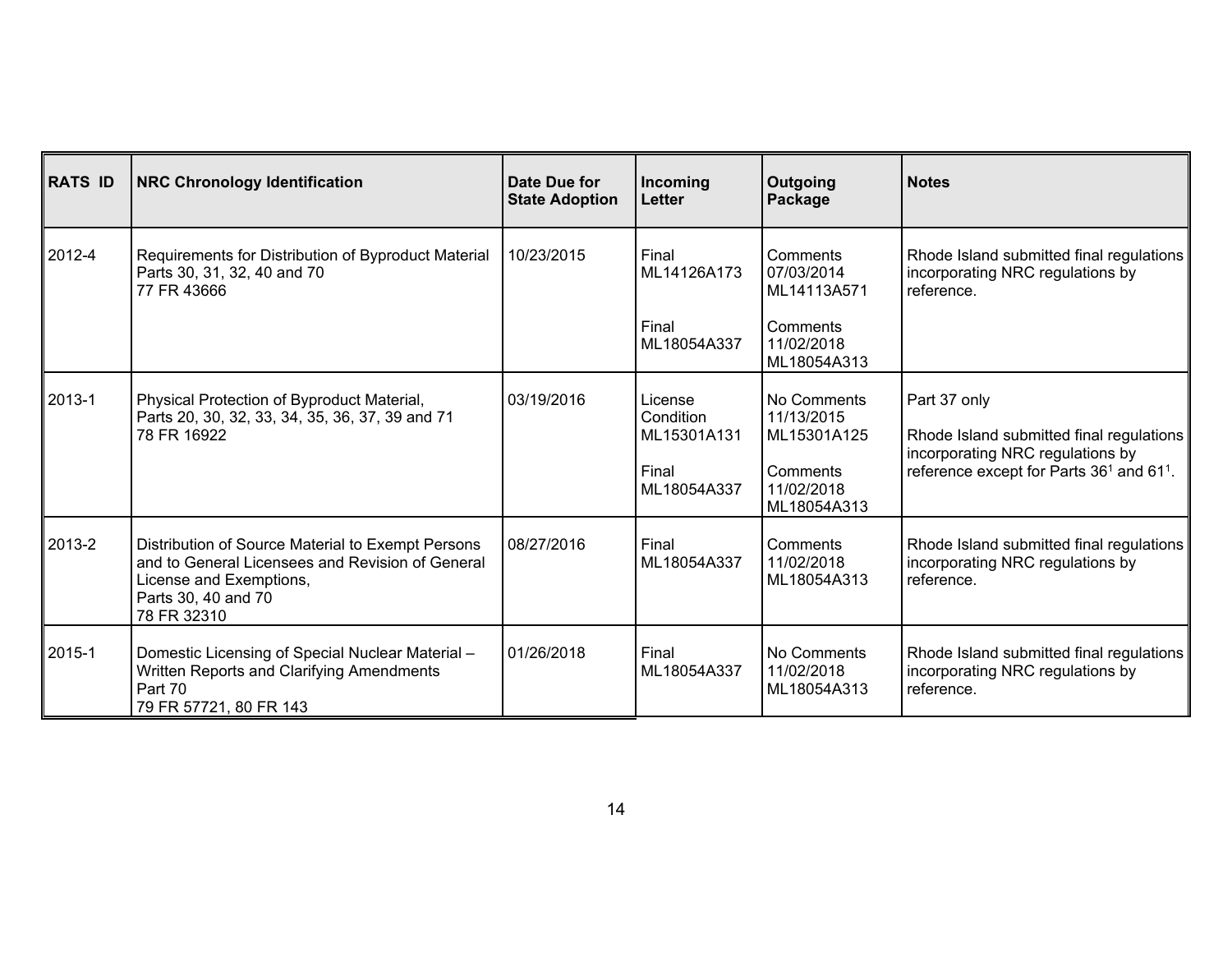| <b>RATS ID</b> | <b>NRC Chronology Identification</b>                                                                                                                                         | Date Due for<br><b>State Adoption</b>                      | Incoming<br>Letter      | Outgoing<br>Package                      | <b>Notes</b>                                                                                                              |
|----------------|------------------------------------------------------------------------------------------------------------------------------------------------------------------------------|------------------------------------------------------------|-------------------------|------------------------------------------|---------------------------------------------------------------------------------------------------------------------------|
| 2015-2         | Safeguards Information - Modified Handling<br>Categorization, Change for Materials Facilities<br>Parts 30, 37, 73 and 150<br>79 FR 58664, 80 FR 3865                         | 01/28/2018                                                 | Final<br>ML18054A337    | Comments<br>11/02/2018<br>ML18054A313    | Rhode Island submitted final regulations<br>incorporating NRC regulations by<br>reference.                                |
| 2015-3         | Revisions to Transportation Safety Requirements<br>and Harmonization with International Atomic<br><b>Energy Agency Transportation Requirements</b><br>Part 71<br>80 FR 33987 | 07/13/2018<br>*extended to<br>08/15/2020<br>See STC 17-060 | Final<br>ML18054A337    | No Comments<br>11/02/2018<br>ML18054A313 | Rhode Island submitted final regulations<br>incorporating NRC regulations by<br>reference.                                |
| 2015-4         | Miscellaneous Corrections,<br>Parts 37 and 40<br>80 FR 45841                                                                                                                 | 09/02/2018                                                 | Final<br>ML18054A337    | Comments<br>11/02/2018<br>ML18054A313    | Rhode Island submitted final regulations<br>incorporating NRC regulations by<br>reference.                                |
| 2015-5         | Miscellaneous Corrections,<br>Parts 19, 20, 30, 32, 37, 40, 61, 70, 71 and 150<br>80 FR 74974                                                                                | 12/31/2018                                                 | Final<br>ML18054A337    | Comments<br>11/02/2018<br>ML18054A313    | Rhode Island submitted final regulations<br>incorporating NRC regulations by<br>reference except for Part 61 <sup>1</sup> |
| *2018-1        | Medical Use of Byproduct Material - Medical Event<br>Definitions, Training and Experience, and Clarifying<br>Amendments, 10 CFR Parts 30, 32 and 35                          | 01/14/2022                                                 | Proposed<br>ML22026A093 | No Comments<br>02/10/2022<br>ML22026A084 |                                                                                                                           |
|                |                                                                                                                                                                              |                                                            | Final<br>ML22152A187    | No Comments<br>06/09/2022<br>ML22152A160 |                                                                                                                           |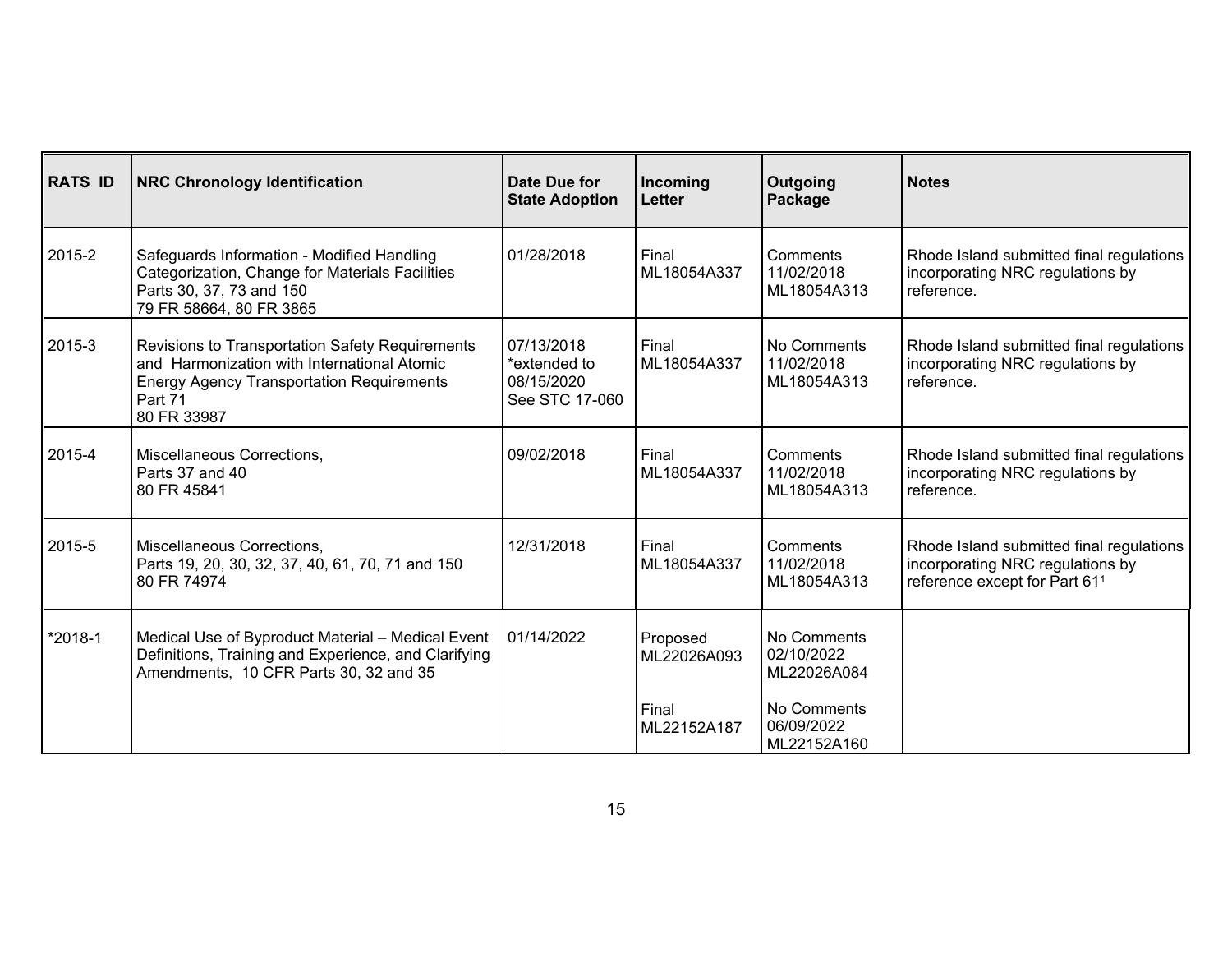| <b>RATS ID</b> | <b>NRC Chronology Identification</b>                                                             | Date Due for<br><b>State Adoption</b> | Incoming<br>Letter      | <b>Outgoing</b><br>Package               | <b>Notes</b> |
|----------------|--------------------------------------------------------------------------------------------------|---------------------------------------|-------------------------|------------------------------------------|--------------|
| *2018-2        | Miscellaneous Corrections -<br><b>Organizational Changes</b><br>10 CFR Parts 37, 40. 70 and 71   | 12/21/2021                            | Proposed<br>ML22026A093 | No Comments<br>02/10/2022<br>ML22026A084 |              |
|                |                                                                                                  |                                       | Final<br>ML22152A187    | No Comments<br>06/09/2022<br>ML22152A160 |              |
| *2018-3        | <b>Miscellaneous Corrections</b><br>07/30/2022<br>10 CFR Parts 1, 2, 34, 37, 50, 71, 73, and 140 |                                       | Proposed<br>ML22026A093 | No Comments<br>02/10/2022<br>ML22026A084 |              |
|                |                                                                                                  |                                       | Final<br>ML22152A187    | No Comments<br>06/09/2022<br>ML22152A160 |              |
| *2019-1        | <b>Miscellaneous Corrections</b><br>10 CFR Parts 2, 21, 37, 50, 52, 73, and 110                  | 12/18/2022                            | Proposed<br>ML22026A093 | No Comments<br>02/10/2022<br>ML22026A084 |              |
|                |                                                                                                  |                                       | Final<br>ML22152A187    | No Comments<br>06/09/2022<br>ML22152A160 |              |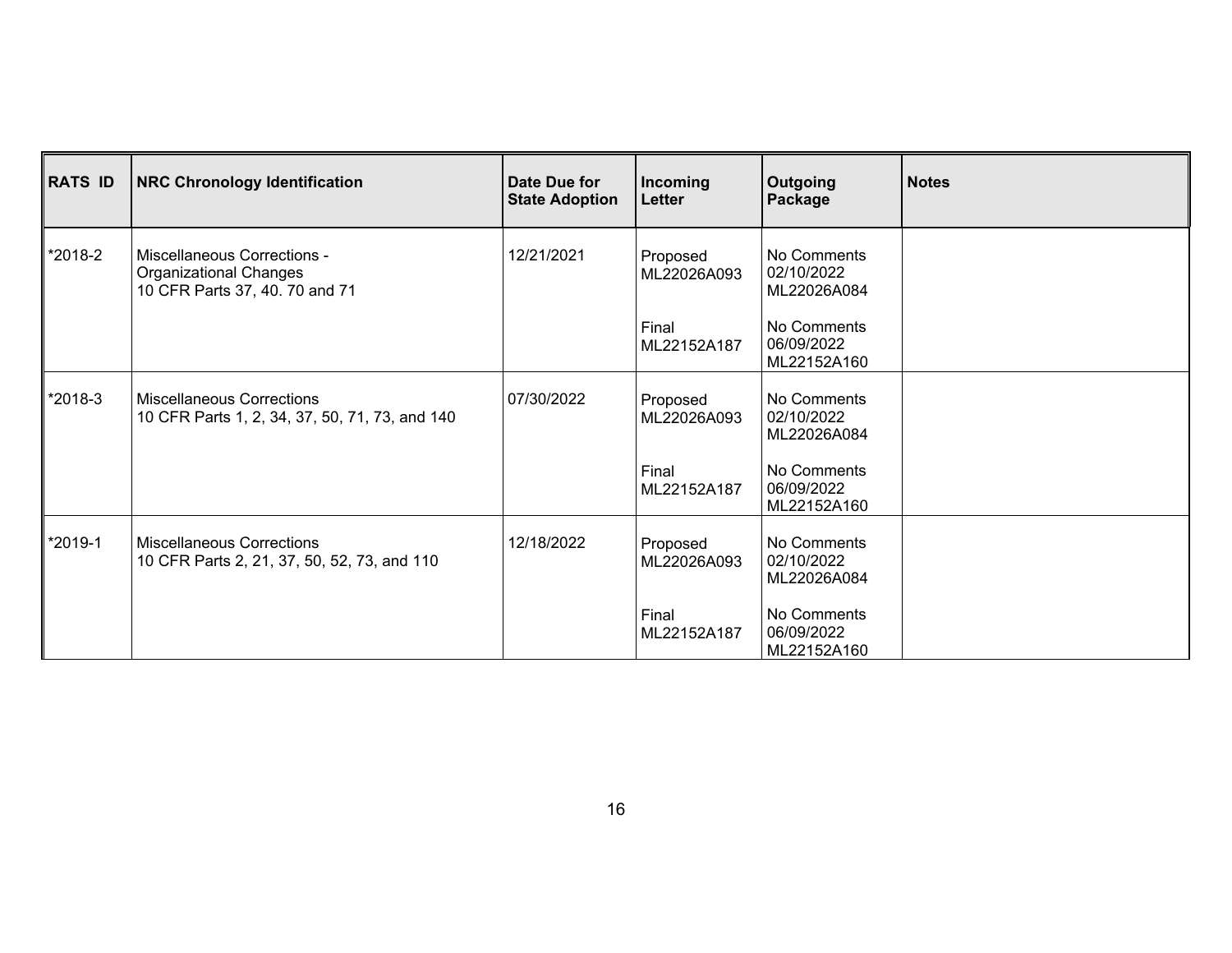| <b>RATS ID</b> | <b>NRC Chronology Identification</b>                                                                                                   | Date Due for<br><b>State Adoption</b> | Incoming<br>Letter                              | <b>Outgoing</b><br>Package                                            | <b>Notes</b> |
|----------------|----------------------------------------------------------------------------------------------------------------------------------------|---------------------------------------|-------------------------------------------------|-----------------------------------------------------------------------|--------------|
| *2019-2        | Organizational Changes and Conforming<br>Amendments<br>10 CFR Parts 1, 2, 37, 40, 50, 51, 52, 55, 71, 72,<br>73, 74, 100, 140, and 150 | 12/30/2022                            | Proposed<br>ML22026A093<br>Final<br>ML22152A187 | No Comments<br>02/10/2022<br>ML22026A084<br>No Comments<br>06/09/2022 |              |
| *2020-1        | Individual Monitoring Devices                                                                                                          | 06/16/2023                            | Proposed                                        | ML22152A160<br>No Comments                                            |              |
|                | 10 CFR Parts 34, 36, and 39                                                                                                            |                                       | ML22026A093                                     | 02/10/2022<br>ML22026A084                                             |              |
|                |                                                                                                                                        |                                       | Final<br>ML22152A187                            | No Comments<br>06/09/2022<br>ML22152A160                              |              |
| *2020-2        | Social Security Number Fraud Prevention<br>10 CFR Parts 9 and 35                                                                       | 08/17/2023                            | Proposed<br>ML22026A093                         | No Comments<br>02/10/2022<br>ML22026A084                              |              |
|                |                                                                                                                                        |                                       | Final<br>ML22152A187                            | No Comments<br>06/09/2022<br>ML22152A160                              |              |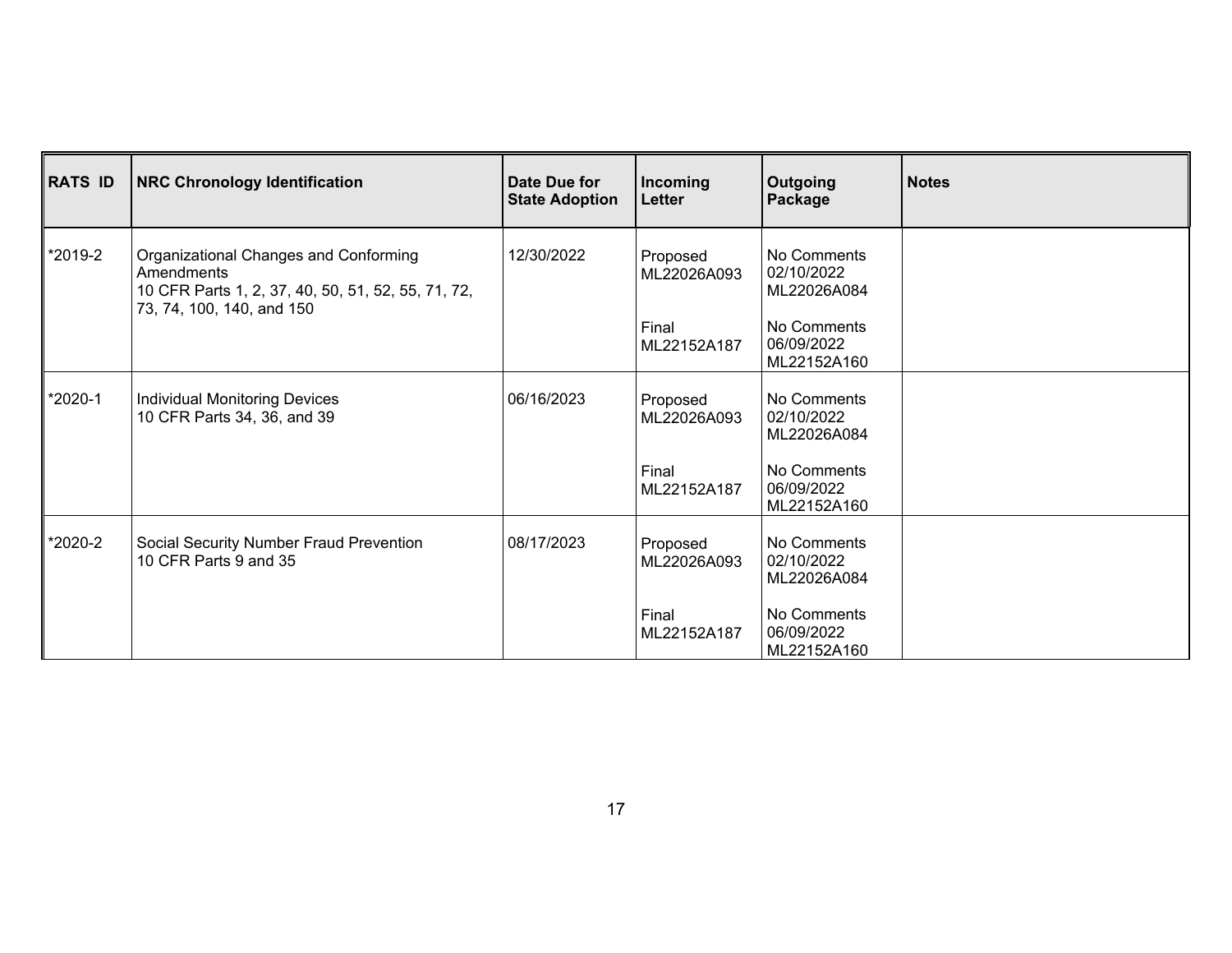| RATS ID   | <b>NRC Chronology Identification</b>                                                                                                                          | Date Due for<br><b>State Adoption</b> | Incoming<br>Letter               | <b>Outgoing</b><br>Package                          | <b>Notes</b>                                      |
|-----------|---------------------------------------------------------------------------------------------------------------------------------------------------------------|---------------------------------------|----------------------------------|-----------------------------------------------------|---------------------------------------------------|
| *2020-3   | <b>Miscellaneous Corrections</b><br>10 CFR Parts 1, 2, 19, 20, 21, 30, 34, 35, 40, 50,<br>51, 52, 60, 61, 62, 63, 70, 71, 72, 73, 74, 75, 76,<br>110, and 140 | 11/16/2023                            | Proposed<br>ML22026A093<br>Final | Comment<br>02/10/2022<br>ML22026A084<br>No Comments |                                                   |
|           |                                                                                                                                                               |                                       | ML22152A187                      | 06/09/2022<br>ML22152A160                           |                                                   |
| $*2021-1$ | <b>Miscellaneous Corrections</b><br>10 CFR Parts 2, 11, 20, 25, 32, 35, 37, 50, 52,55,<br>70, 72, 73, 95, and 110                                             | 09/08/2024                            | Proposed<br>ML22026A093          | No Comments<br>02/10/2022<br>ML22026A084            |                                                   |
|           |                                                                                                                                                               |                                       | Final<br>ML22152A187             | No Comments<br>06/09/2022<br>ML22152A160            |                                                   |
| *2021-2   | <b>Miscellaneous Corrections</b><br>10 CFR Parts 9, 37, 40, 50, 51, 52, 55, 71, 73, and<br>110                                                                | 12/30/2024                            | Proposed<br>ML22026A093          | No Comments<br>02/10/2022<br>ML22026A084            |                                                   |
|           |                                                                                                                                                               |                                       | Final<br>ML22152A187             | No Comments<br>06/09/2022<br>ML22152A160            |                                                   |
| ∥2022-1   | <b>Miscellaneous Corrections</b><br>10 CFR 1, 2, 20, 30, 40, 50, 55, 70, 73, and 170                                                                          | none                                  |                                  |                                                     | Provisions are not required for<br>compatibility. |